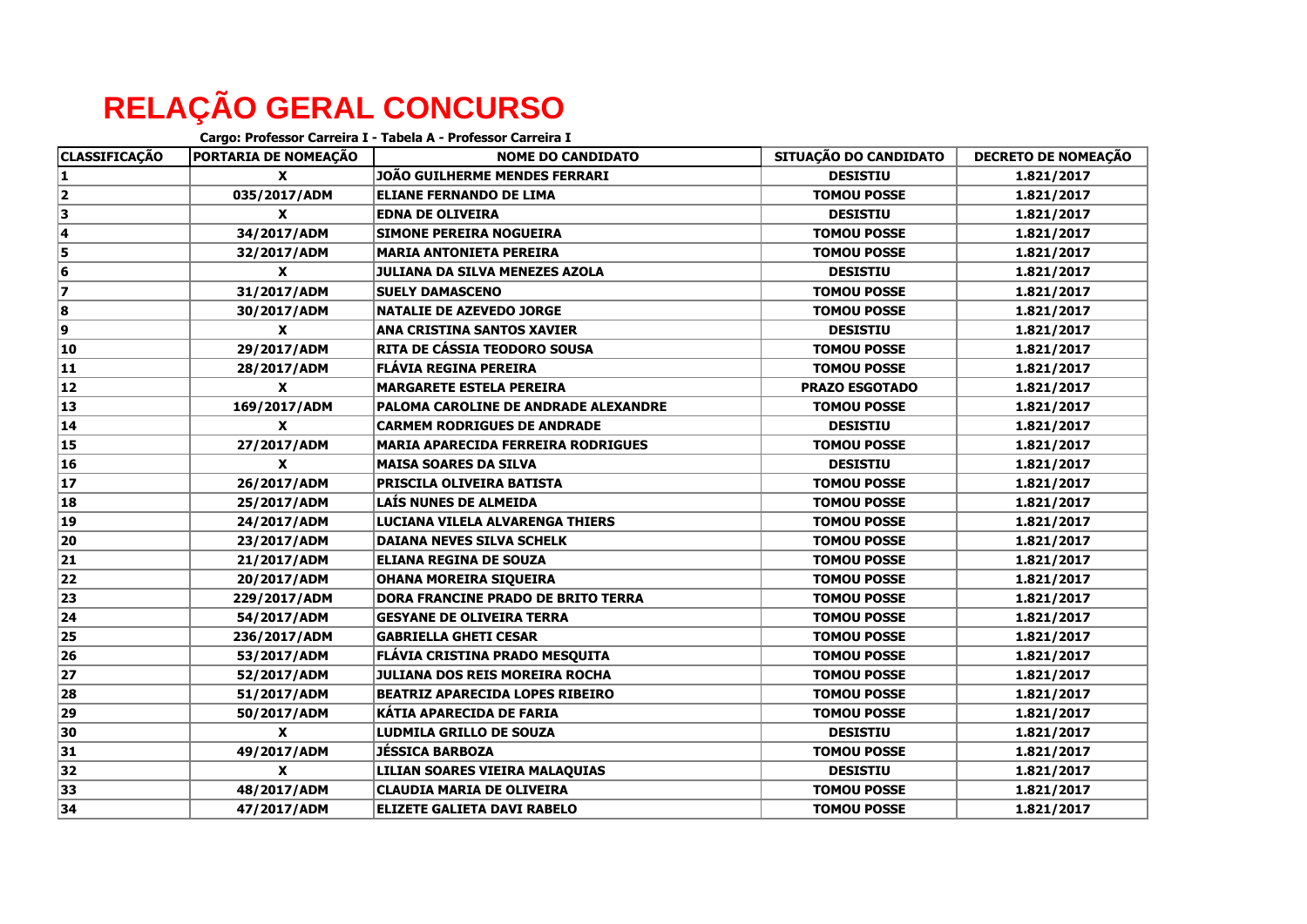| 35 | 46/2017/ADM        | ELISÂNGELA APARECIDA GALIETA QUINTINO   | <b>TOMOU POSSE</b> | 1.821/2017 |
|----|--------------------|-----------------------------------------|--------------------|------------|
| 36 | 45/2017/ADM        | <b>JOVANA BERNARDES DE OLIVEIRA</b>     | <b>TOMOU POSSE</b> | 1.821/2017 |
| 37 | 42/2017/ADM        | LUANA APARECIDA PEREIRA                 | <b>TOMOU POSSE</b> | 1.821/2017 |
| 38 | $\mathbf x$        | <b>ANA LUCIA PEREIRA</b>                | <b>DESISTIU</b>    | 1.821/2017 |
| 39 | 43/2017/ADM        | <b>JOSINEA APARECIDA LIMA MEZETTI</b>   | <b>TOMOU POSSE</b> | 1.821/2017 |
| 40 | 246/2017/ADM       | ELAINE DE CASTRO ROCHA ANDRADE PEREIRA  | <b>TOMOU POSSE</b> | 1.821/2017 |
| 41 | 40/2017/ADM        | <b>LARISSA MARTINS OLIVEIRA</b>         | <b>TOMOU POSSE</b> | 1.821/2017 |
| 42 | 39/2017/ADM        | <b>AMANDA CHIARADIA MAGALHÃES</b>       | <b>TOMOU POSSE</b> | 1.821/2017 |
| 43 | X                  | <b>ARIELA DIAS DONIZETTI</b>            | <b>DESISTIU</b>    | 1.821/2017 |
| 44 | 38/2017/ADM        | RENATA CAIXETA DE PAIVA GARRONI         | <b>TOMOU POSSE</b> | 1.821/2017 |
| 45 | 37/2017/ADM        | <b>ADRIANA FERNANDES</b>                | <b>TOMOU POSSE</b> | 1.821/2017 |
| 46 | X                  | <b>RAFAEL CAPPELLO JOANY</b>            | <b>DESISTIU</b>    | 1.821/2017 |
| 47 | 36/2017/ADM        | <b>DAYANA GUARDIANO MÁXIMO</b>          | <b>TOMOU POSSE</b> | 1.821/2017 |
| 48 | 09/2017/ADM        | MÍRIAN CRISTINA CARVALHO LEAL CRUZ      | <b>TOMOU POSSE</b> | 1.821/2017 |
| 49 | 08/2017/ADM        | ALINE APARECIDA DA SILVA DE OLIVEIRA    | <b>TOMOU POSSE</b> | 1.821/2017 |
| 50 | 01/2017/ADM        | <b>HELYZA MICHELLE PEREIRA</b>          | <b>TOMOU POSSE</b> | 1.821/2017 |
| 51 | 07/2017/ADM        | DÉBORA REGINA DA SILVA                  | <b>TOMOU POSSE</b> | 1.821/2017 |
| 52 | 06/2017/ADM        | <b>REGINALDO FERREIRA</b>               | <b>TOMOU POSSE</b> | 1.821/2017 |
| 53 | 05/2017/ADM        | SEOMARA APARECIDA GONÇALVES PRADO       | <b>TOMOU POSSE</b> | 1.821/2017 |
| 54 | $\mathbf{x}$       | JAQUELINE DE OLIVEIRA ALVES             | <b>DESISTIU</b>    | 1.821/2017 |
| 55 | 004/2017/ADM       | <b>JULIANA ALVES DOS REIS</b>           | <b>TOMOU POSSE</b> | 1.821/2017 |
| 56 | 03/2017/ADM        | <b>AMANDA DE OLIVEIRA TEODORO</b>       | <b>TOMOU POSSE</b> | 1.821/2017 |
| 57 | 02/2017/ADM        | <b>JOSILENE HELENA DE SOUZA</b>         | <b>TOMOU POSSE</b> | 1.821/2017 |
| 58 | X                  | LINCOLN FELIPE SALOMON COSTA            | <b>DESISTIU</b>    | 1.821/2017 |
| 59 | 17/2017/ADM        | <b>THAYS ALEXANDRE SALLES</b>           | <b>TOMOU POSSE</b> | 1.821/2017 |
| 60 | 16/2017/ADM        | CLAUDIA MARIA BRAGA ANDRE SIQUEIRA      | <b>TOMOU POSSE</b> | 1.821/2017 |
| 61 | 14/2017/ADM        | <b>RUTH NOGUEIRA DE SOUZA FERREIRA</b>  | <b>TOMOU POSSE</b> | 1.821/2017 |
| 62 | 13/2017/ADM        | JOELMA APARECIDA BATISA ROCHA           | <b>TOMOU POSSE</b> | 1.821/2017 |
| 63 | 12/2017/ADM        | <b>THAIS CORREIA</b>                    | <b>TOMOU POSSE</b> | 1.821/2017 |
| 64 | 11/2017/ADM        | <b>ANA CRISTINA RABELO</b>              | <b>TOMOU POSSE</b> | 1.821/2017 |
| 65 | 10/2017/ADM        | <b>LUANA APARECIDA DOS REIS</b>         | <b>TOMOU POSSE</b> | 1.821/2017 |
| 66 | 19/2017/ADM        | REGIANE ROSE DE ARANTES JERÔNIMO        | <b>TOMOU POSSE</b> | 1.821/2017 |
| 67 | $\pmb{\mathsf{X}}$ | AMANDA APARECIDA MEIRINHO DE SALES      | <b>DESISTIU</b>    | 1.821/2017 |
| 68 | 192/2017/ADM       | <b>HELISANDRO CESAR SALES</b>           | <b>TOMOU POSSE</b> | 1.821/2017 |
| 69 | 154/2017/ADM       | <b>LUANA CARVALHO</b>                   | <b>TOMOU POSSE</b> | 1.821/2017 |
| 70 | 58/2017/ADM        | <b>ANAMIR CABRAL</b>                    | <b>TOMOU POSSE</b> | 1.821/2017 |
| 71 | 185/2017/ADM       | <b>BRUNA PIMENTEL MENDES</b>            | <b>TOMOU POSSE</b> | 1.821/2017 |
| 72 | 112/2017/ADM       | <b>GILMARA APARECIDA GOMES OLIVEIRA</b> | <b>TOMOU POSSE</b> | 1.821/2017 |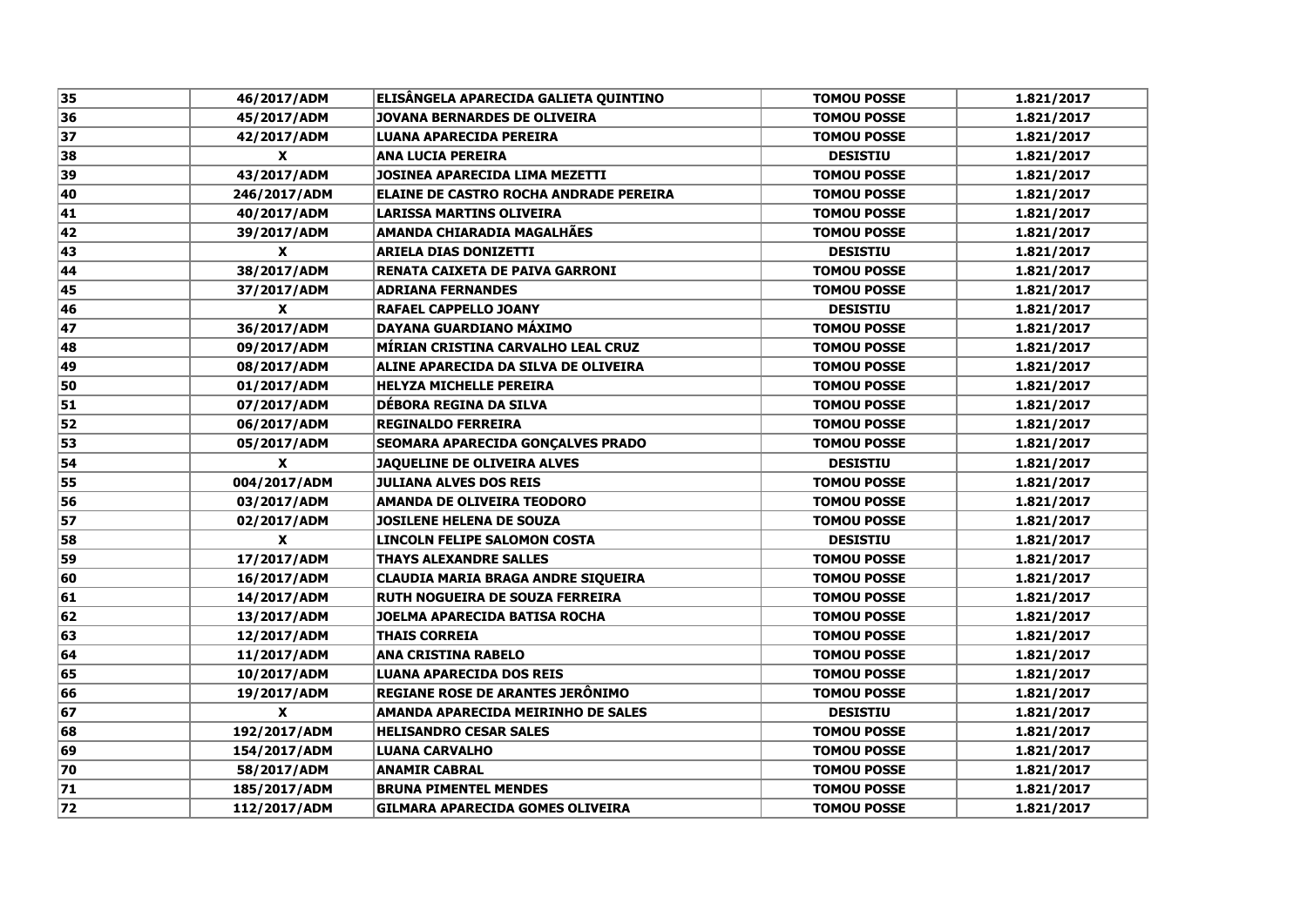| 73 DEF. FIS. | 33/2017/ADM               | <b>NEIRE VANILDA ALVES</b>                | <b>TOMOU POSSE</b>    | 1.821/2017 |
|--------------|---------------------------|-------------------------------------------|-----------------------|------------|
| 74           | 187/2017/ADM              | <b>FABIANE ROMANELI</b>                   | <b>TOMOU POSSE</b>    | 1.821/2017 |
| 75           | 186/2017/ADM              | LUCÉLIA APARECIDA TOMAZ NUNES             | <b>TOMOU POSSE</b>    | 1.821/2017 |
| 76           | 111/2017/ADM              | ALINE APARECIDA DE PAULA FRANCISCO        | <b>TOMOU POSSE</b>    | 1.821/2017 |
| 77           | 110/2017/ADM              | ROBERTA HERINGER SANTIAGO                 | <b>TOMOU POSSE</b>    | 1.821/2017 |
| 78           | 109/2017/ADM              | <b>CLEONICE MARIA BUENO DA SILVA</b>      | <b>TOMOU POSSE</b>    | 1.821/2017 |
| 79           | 108/2017/ADM              | <b>ROSILENE MESSIAS GALIETA</b>           | <b>TOMOU POSSE</b>    | 1.821/2017 |
| 80           | 149/2017/ADM              | <b>CRÉBIA TEIXEIRA</b>                    | <b>TOMOU POSSE</b>    | 1.821/2017 |
| 81           | 107/2017/ADM              | <b>MARIA OLYMPIA DE MOURA PELOSO</b>      | <b>TOMOU POSSE</b>    | 1.821/2017 |
| 82           | 97/2017/ADM               | PAULA OLIVEIRA MACHADO                    | <b>TOMOU POSSE</b>    | 1.821/2017 |
| 83           | $\boldsymbol{\mathsf{x}}$ | <b>DEDIANA APARECIDA FIDELIS</b>          | <b>DESISTIU</b>       | 1.821/2017 |
| 84           | $\boldsymbol{\mathsf{x}}$ | <b>OTHON JOAQUIM PAIS RISSATO</b>         | <b>DESISTIU</b>       | 1.821/2017 |
| 85           | 106/2017/ADM              | LAURA CAMPOS PAIVA PEREIRA                | <b>TOMOU POSSE</b>    | 1.821/2017 |
| 86           | 105/2017/ADM              | <b>MARA CRISTINA NOVAIS</b>               | <b>TOMOU POSSE</b>    | 1.821/2017 |
| 87           | 95/2017/ADM               | SILVIA HELENA ALVES DE SIQUEIRA           | <b>TOMOU POSSE</b>    | 1.821/2017 |
| 88           | $\mathbf{x}$              | <b>THASSIANA FARIA DOMINGUES</b>          | NÃO HABILITADA        | 1.821/2017 |
| 89           | 182/2017/ADM              | <b>APARECIDA DE FÁTIMA DIONIZIO</b>       | <b>TOMOU POSSE</b>    | 1.821/2017 |
| 90           | $\mathbf{x}$              | <b>DEISIANE AZEVEDO DA SILVA</b>          | NÃO HABILITADA        | 1.821/2017 |
| 91           | 115/2017/ADM              | ELIZANGELA ARILDO DE SOUZA                | <b>TOMOU POSSE</b>    | 1.821/2017 |
| 92           | $\mathbf{x}$              | SUELEN CRISTINA AZOLA VENTURA OLIVEIRA    | NÃO HABILITADA        | 1.821/2017 |
| 93           | 151/2017/ADM              | YARA MARIA FONSECA RIBEIRO                | <b>TOMOU POSSE</b>    | 1.821/2017 |
| 94           | 96/2017/ADM               | SABRINA HOLLANDA DE OLIVEIRA ALVES        | <b>TOMOU POSSE</b>    | 1.821/2017 |
| 95           | 67/2017/ADM               | ANA FRANCIELY CABRAL DE QUEIROZ           | <b>TOMOU POSSE</b>    | 1.821/2017 |
| 96           | $\mathbf{x}$              | <b>MARIA FRANCIELLE MORAIS</b>            | <b>DESISTIU</b>       | 1.821/2017 |
| 97           | 68/2017/ADM               | <b>SANDY FIRMINO DE SOUZA</b>             | <b>TOMOU POSSE</b>    | 1.821/2017 |
| 98           | 69/2017/ADM               | <b>ELISABETH APARECIDA BARROS</b>         | <b>TOMOU POSSE</b>    | 1.821/2017 |
| 99           | 183/2017/ADM              | <b>DOUGLAS ALEXANDRE ALVES</b>            | <b>TOMOU POSSE</b>    | 1.821/2017 |
| 100          | 60/2017/ADM               | LENITA DA SILVA GOMES MACHADO CAMILO      | <b>TOMOU POSSE</b>    | 1.821/2017 |
| 101          | $\boldsymbol{\mathsf{x}}$ | <b>SANDRA APARECIDA LEITE</b>             | <b>DESISTIU</b>       | 1.821/2017 |
| 102          | 245/2017/ADM              | KELLY PRISCILA DE ANDRADE MIRANDA         | <b>TOMOU POSSE</b>    | 1.821/2017 |
| 103          | 120/2017/ADM              | <b>ISABEL CRISTINA DA COSTA VITOR</b>     | <b>TOMOU POSSE</b>    | 1.821/2017 |
| 104          | 121/2017/ADM              | <b>MARIA DO CARMO SANTANA BARCELOS</b>    | <b>TOMOU POSSE</b>    | 1.821/2017 |
| 105          | $\pmb{\chi}$              | <b>ZENAIDE MAIA</b>                       | <b>DESISTIU</b>       | 1.821/2017 |
| 106          | $\mathbf x$               | <b>MATEUS DONIZETTI OLIVEIRA DE ASSIS</b> | <b>NÃO HABILITADA</b> | 1.821/2017 |
| 107          | 119/2017/ADM              | <b>JUPIRA GREGORIO LUIZ DE DEUS</b>       | <b>TOMOU POSSE</b>    | 1.821/2017 |
| 108          | 155/2017/ADM              | JOYCE DE OLIVEIRA MARQUES                 | <b>TOMOU POSSE</b>    | 1.821/2017 |
| 109          | 121/2017/ADM              | <b>MARIANE LUIZA DE SOUZA</b>             | <b>TOMOU POSSE</b>    | 1.821/2017 |
| 110          | $\boldsymbol{\mathsf{x}}$ | <b>GUSTAVO FELIPE COSTA E SILVA</b>       | <b>DESISTIU</b>       | 1.821/2017 |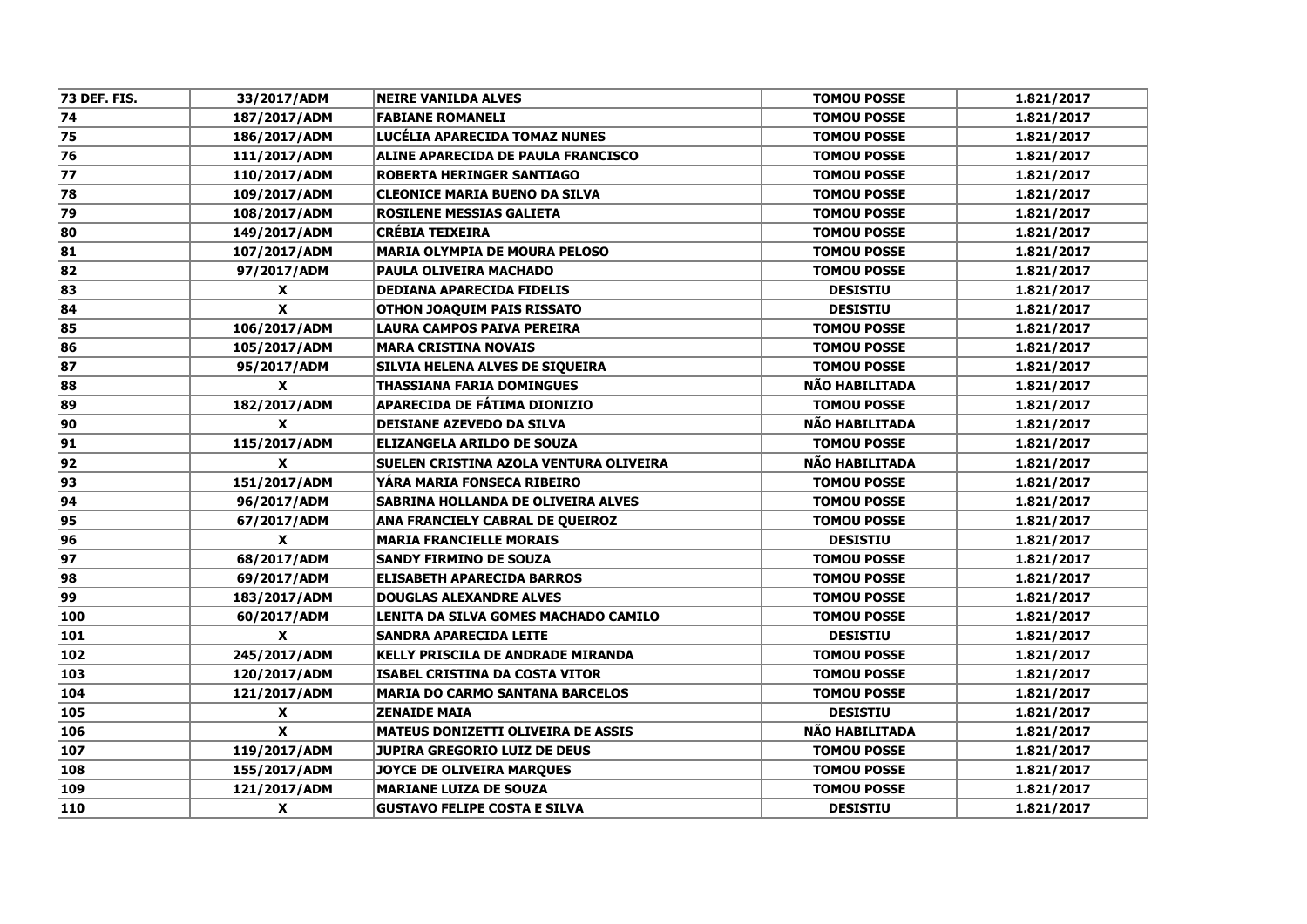| 111 | 61/2017/ADM      | <b>MARCIA DA SILVA BISSIGUINI</b>            | <b>TOMOU POSSE</b> | 1.821/2017 |
|-----|------------------|----------------------------------------------|--------------------|------------|
| 112 | 156/2017/ADM     | NILMA LÚCIA DE CASTRO SILVA                  | <b>TOMOU POSSE</b> | 1.821/2017 |
| 113 | 63/2017/ADM      | THIESSA APARECIDA BRAZ BERTACHINI            | <b>TOMOU POSSE</b> | 1.821/2017 |
| 114 | 62/2017/ADM      | <b>DELMA DA SILVEIRA</b>                     | <b>TOMOU POSSE</b> | 1.821/2017 |
| 115 | 64/2017/ADM      | LUCIANE CASAGRANDE DE ALMEIDA                | <b>TOMOU POSSE</b> | 1.821/2017 |
| 116 | 157/2017/ADM     | <b>MICHELE DE FÁTIMA ALVES DIAS</b>          | <b>TOMOU POSSE</b> | 1.821/2017 |
| 117 | X                | <b>NAIARA FRANCELE SILVA PRAXEDES</b>        | <b>DESISTIU</b>    | 1.821/2017 |
| 118 | 159/2017/ADM     | <b>FILOMENA KÁTIA NOGUEIRA</b>               | <b>TOMOU POSSE</b> | 1.821/2017 |
| 119 | 160/2017/ADM     | VALÉRIA TERRA SANTOS                         | <b>TOMOU POSSE</b> | 1.821/2017 |
| 120 | X                | <b>ELENITA ROCHA BENEVIDES NASCIMENTO</b>    | NÃO HABILITADA     | 1.821/2017 |
| 121 | $\pmb{\chi}$     | <b>ELAINE ALVES BASTOS</b>                   | NÃO HABILITADA     | 1.821/2017 |
| 122 | 159/2017/ADM     | <b>RENATA MEGDA LINO CORDEIRO</b>            | <b>TOMOU POSSE</b> | 1.821/2017 |
| 123 | 66/2017/ADM      | <b>FRANCISLAINE SUELI DE OLIVEIRA CABRAL</b> | <b>TOMOU POSSE</b> | 1.821/2017 |
| 124 | 55/2017/ADM      | <b>DANIELLE APARECIDA ROCHA</b>              | <b>TOMOU POSSE</b> | 1.821/2017 |
| 125 | $\mathbf{x}$     | <b>MARAIZA DA COSTA DE SOUZA</b>             | <b>DESISTIU</b>    | 1.821/2017 |
| 126 | 174/2017/ADM     | <b>TUANE FRANCELINO ARAÚJO</b>               | <b>TOMOU POSSE</b> | 1.821/2017 |
| 127 | X                | <b>WANESSA FERNANDES MOREIRA</b>             | <b>DESISTIU</b>    | 1.821/2017 |
| 128 | $\mathbf{x}$     | <b>MARISA HELENA DA SILVA DIAS</b>           | <b>DESISTIU</b>    | 1.821/2017 |
| 129 | 56/2017/ADM      | <b>ELIZABET BERNARDES DA SILVA</b>           | <b>TOMOU POSSE</b> | 1.821/2017 |
| 130 | 197/2017/ADM     | <b>DEISE ASSIS GALVÃO</b>                    | <b>TOMOU POSSE</b> | 1.821/2017 |
| 131 | 165/2017/ADM     | <b>EDIENE PEREIRA DE VILHENA BRAGA</b>       | <b>TOMOU POSSE</b> | 1.821/2017 |
| 132 | 57/2017/ADM      | <b>DAYANA DE CASSIA VIRTUDES</b>             | <b>TOMOU POSSE</b> | 1.821/2017 |
| 133 | 166/2017/ADM     | <b>BRUNA DANIELA DE ALMEIDA REIS</b>         | <b>TOMOU POSSE</b> | 1.821/2017 |
| 134 | 164/2017/ADM     | <b>FABIANA DE OLIVEIRA SILVA</b>             | <b>TOMOU POSSE</b> | 1.821/2017 |
| 135 | 173/2017/ADM     | <b>MARESSA ELELI FELIZARDO</b>               | <b>TOMOU POSSE</b> | 1.821/2017 |
| 136 | 167/2017/ADM     | <b>FERNANDA DO CARMO PEREIRA</b>             | <b>TOMOU POSSE</b> | 1.821/2017 |
| 137 | 71/2017/ADM      | <b>RENATA SANTOS MILAN</b>                   | <b>TOMOU POSSE</b> | 1.821/2017 |
| 138 | 70/2017/ADM      | <b>ANA PAULA MOREIRA DOS SANTOS</b>          | <b>TOMOU POSSE</b> | 1.821/2017 |
| 139 | 73/2017/ADM      | <b>CLAUDINÉA DE SOUZA PEREIRA</b>            | <b>TOMOU POSSE</b> | 1.821/2017 |
| 140 | 72/2017/ADM      | <b>SANDRA ELIAS DE OLIVEIRA LEITE</b>        | <b>TOMOU POSSE</b> | 1.821/2017 |
| 141 | X                | <b>ROSANA VICENTINA DE JESUS</b>             | <b>DESISTIU</b>    | 1.821/2017 |
| 142 | X                | CLEINA MANOELINA FERREIRA SOUZA              | <b>TOMOU POSSE</b> | 1.821/2017 |
| 143 | 118/2017/ADM     | <b>MILTES DE SOUZA SILVEIRA</b>              | <b>TOMOU POSSE</b> | 1.821/2017 |
| 144 | 117/2017/ADM     | <b>NEUSA GONCALVES CABRAL RIBEIRO</b>        | <b>TOMOU POSSE</b> | 1.821/2017 |
| 145 | 234/2017/ADM     | <b>ANA CAROLINE DOS SANTOS</b>               | <b>TOMOU POSSE</b> | 1.821/2017 |
| 146 | 180/2017/ADM     | <b>ALINE EMILIA RODRIGUES SANTOS</b>         | <b>TOMOU POSSE</b> | 1.821/2017 |
| 147 | 181/2017/ADM     | <b>CAROLINA DE ARAÚJO MAIA LOPES</b>         | <b>TOMOU POSSE</b> | 1.821/2017 |
| 148 | $\boldsymbol{x}$ | <b>LAENE APARECIDA ALVES BARBOZA SILVA</b>   | <b>DESISTIU</b>    | 1.821/2017 |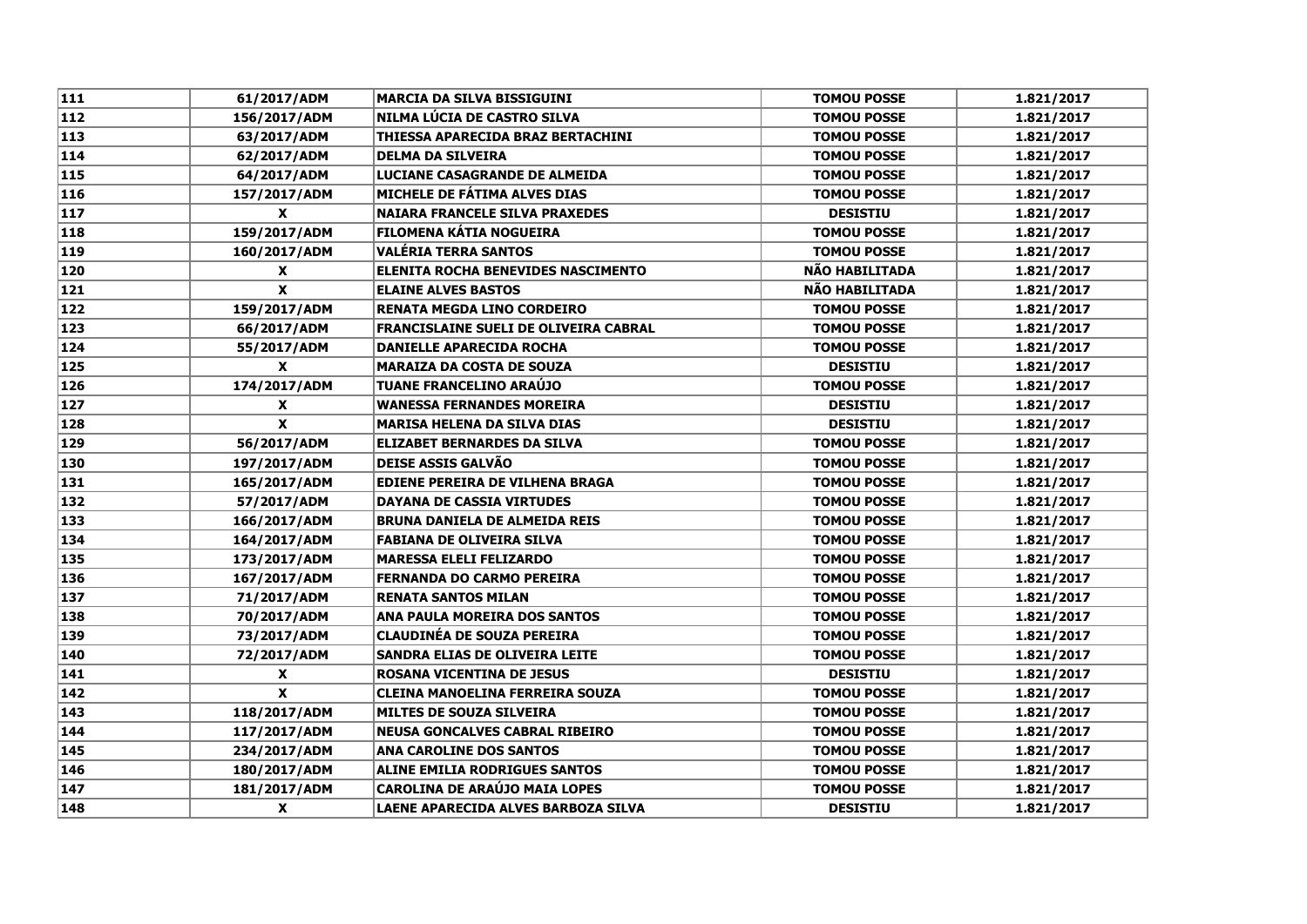| 149 | 74/2017/ADM        | <b>JACKCELLY GOMES ALVES</b>             | <b>TOMOU POSSE</b> | 1.821/2017 |
|-----|--------------------|------------------------------------------|--------------------|------------|
| 150 | 75/2017/ADM        | JULIANA OLIVEIRA PESSOA ARAÚJO           | <b>TOMOU POSSE</b> | 1.821/2017 |
| 151 | X                  | <b>FANIELI APARECIDA OLIVEIRA</b>        | <b>DESISTIU</b>    | 1.821/2017 |
| 152 | $\pmb{\mathsf{x}}$ | <b>THAIS CRISTINA DA SILVA</b>           | <b>DESISTIU</b>    | 1.821/2017 |
| 153 | 184/2017/ADM       | <b>MAIARA CAROLINE DOS SANTOS</b>        | <b>TOMOU POSSE</b> | 1.821/2017 |
| 154 | 76/2017/ADM        | <b>CRISTIANE SOUSA BRAGA</b>             | <b>TOMOU POSSE</b> | 1.821/2017 |
| 155 | X                  | <b>RENATA CRISTINA NOGUEIRA</b>          | <b>DESISTIU</b>    | 1.821/2017 |
| 156 | 161/2017/ADM       | LUCINEIA SILVA BRANQUINHO                | <b>TOMOU POSSE</b> | 1.821/2017 |
| 157 | X                  | <b>ELIANA MARIA MARQUES OLIVEIRA</b>     | <b>DESISTIU</b>    | 1.821/2017 |
| 158 | 162/2017/ADM       | <b>GIOVANA GOMES DE ANDRADE</b>          | <b>TOMOU POSSE</b> | 1.821/2017 |
| 159 | 163/2017/ADM       | <b>MARIA REGINA DE OLIVEIRA</b>          | <b>TOMOU POSSE</b> | 1.821/2017 |
| 160 | 116/2017/ADM       | ÄNGELA MARIA PEREIRA                     | <b>TOMOU POSSE</b> | 1.821/2017 |
| 161 | 179/2017/ADM       | LUCIMARA REIMUNDO DA SILVA NOGUEIRA      | <b>TOMOU POSSE</b> | 1.821/2017 |
| 162 | 178/2017/ADM       | <b>OZANIA GOMES DE OLIVEIRA COUTINHO</b> | <b>TOMOU POSSE</b> | 1.821/2017 |
| 163 | 172/2017/ADM       | <b>MARGARIDA VICENTINA GUERRA</b>        | <b>TOMOU POSSE</b> | 1.821/2017 |
| 164 | 171/2017/ADM       | <b>SOLANGE DA SILVA BRITO PELOSO</b>     | <b>TOMOU POSSE</b> | 1.821/2017 |
| 165 | $\mathbf{x}$       | <b>NANCI MAGDA MAIA GONÇALVES</b>        | <b>DESISTIU</b>    | 1.821/2017 |
| 166 | 170/2017/ADM       | <b>MISLAINE CRISTINA FRANCISCO</b>       | <b>TOMOU POSSE</b> | 1.821/2017 |
| 167 | X                  | PÂMELA SILVA VIANA                       | <b>DESISTIU</b>    | 1.821/2017 |
| 168 | X                  | <b>MARIA DO CARMO PERERIA RUFINO</b>     | <b>DESISTIU</b>    | 1.821/2017 |
| 169 | 104/2017/ADM       | ROSANGELA DE OLIVEIRA RODRIGUES ALVES    | <b>TOMOU POSSE</b> | 1.821/2017 |
| 170 | 153/2017/ADM       | <b>ROSANA SILVA MESSIAS</b>              | <b>TOMOU POSSE</b> | 1.821/2017 |
| 171 | 152/2017/ADM       | UCIMARA LILIAN BARBOSA                   | <b>TOMOU POSSE</b> | 1.821/2017 |
| 172 | X                  | LAÍS DA FONSECA MARÇAL                   | <b>DESISTIU</b>    | 1.821/2017 |
| 173 | 103/2017/ADM       | <b>VALÉRIA MARTINS GONÇALVES BAYÃO</b>   | <b>TOMOU POSSE</b> | 1.821/2017 |
| 174 | X                  | <b>CAMILA APARECIDA TAVARES</b>          | <b>DESISTIU</b>    | 1.821/2017 |
| 175 | 241/2017/ADM       | <b>JEHNNIFFER RAHRTTS MOREIRA</b>        | <b>TOMOU POSSE</b> | 1.821/2017 |
| 176 | 168/2017/ADM       | <b>ELAINE APARECIDA OLIVEIRA</b>         | <b>TOMOU POSSE</b> | 1.821/2017 |
| 177 | X                  | <b>JOSLAYNE MAIDA MARTELLI</b>           | <b>DESISTIU</b>    | 1.821/2017 |
| 178 | 101/2017/ADM       | ANA BEATRIZ DOS SANTOS VIEIRA            | <b>TOMOU POSSE</b> | 1.821/2017 |
| 179 | $\pmb{\mathsf{x}}$ | <b>ROSSANA MAIDA DE SIQUEIRA</b>         | <b>DESISTIU</b>    | 1.821/2017 |
| 180 | 99/2017/ADM        | ROSANGELA PAULA ROSSI SOUZA              | <b>TOMOU POSSE</b> | 1.821/2017 |
| 181 | 98/2017/ADM        | <b>MARIA DO CARMO LOURENÇO</b>           | <b>TOMOU POSSE</b> | 1.821/2017 |
| 182 | 113/2017/ADM       | <b>ANDRESSA PAIVA TAVARES</b>            | <b>TOMOU POSSE</b> | 1.821/2017 |
| 183 | X                  | <b>MARIA MARGARETE PEREIRA</b>           | <b>DESISTIU</b>    | 1.821/2017 |
| 184 | 80/2017/ADM        | <b>BARBARAH PATRICIA PAES VIEIRA LUZ</b> | <b>TOMOU POSSE</b> | 1.821/2017 |
| 185 | 81/2017/ADM        | TATIANA APARECIDA SILVA DE CARVALHO      | <b>TOMOU POSSE</b> | 1.821/2017 |
| 186 | 79/2017/ADM        | LÚCIA QUINTINO DA SILVA                  | <b>TOMOU POSSE</b> | 1.821/2017 |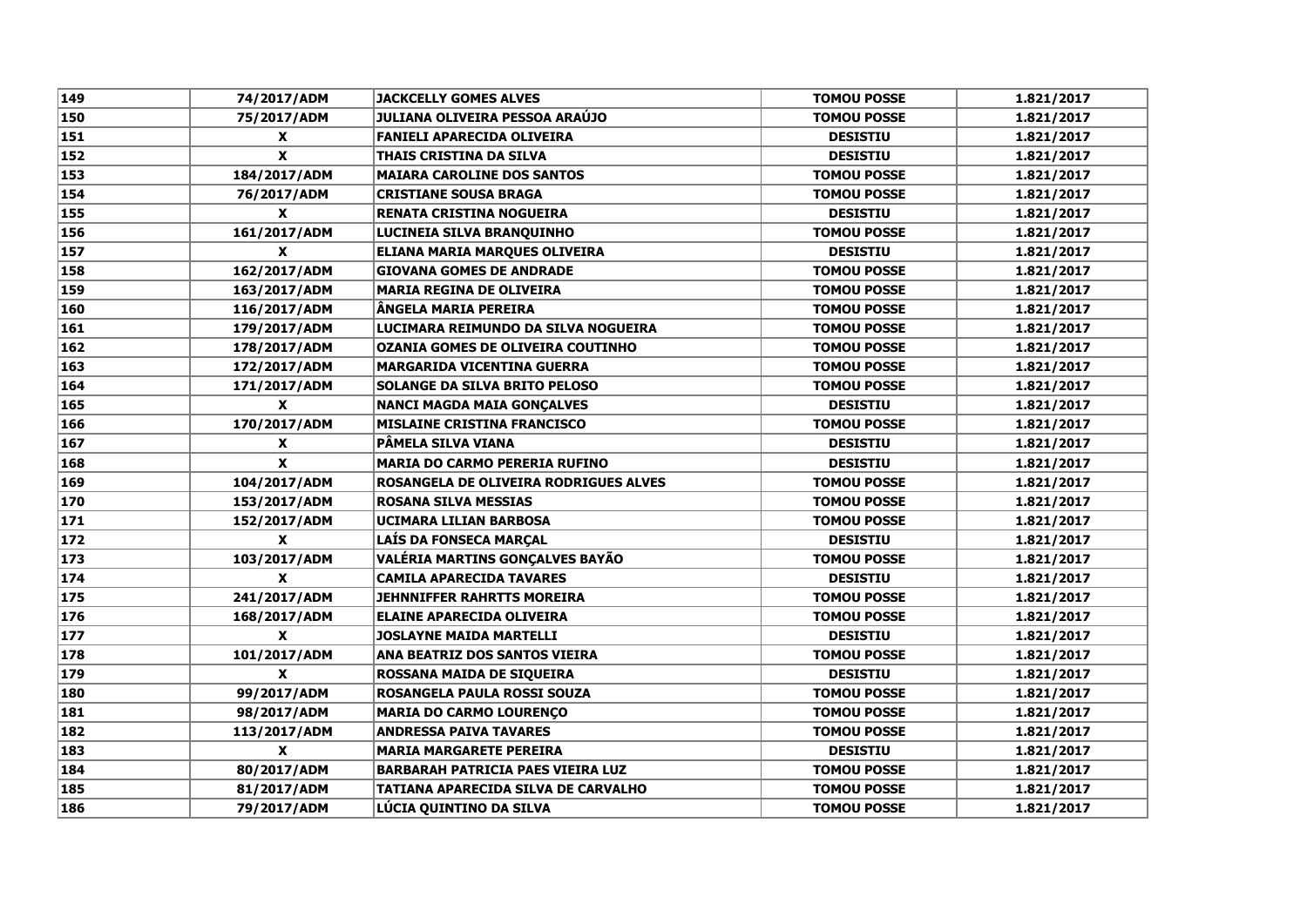| 187 | 78/2017/ADM  | <b>MARLI FONSECA DOS SANTOS SILVA</b>          | <b>TOMOU POSSE</b>    | 1.821/2017 |
|-----|--------------|------------------------------------------------|-----------------------|------------|
| 188 | 77/2017/ADM  | JOYCE ALVES DE LIMA                            | <b>TOMOU POSSE</b>    | 1.821/2017 |
| 189 | X            | <b>NODIMARQUES REIS RIBEIRO</b>                | NÃO HABILITADO        | 1.821/2017 |
| 190 | 237/2017/ADM | <b>IZABELLA PIRES SOARES</b>                   | <b>TOMOU POSSE</b>    | 1.821/2017 |
| 191 | 82/2017/ADM  | <b>DÁVILA CRISTINA FREIRE</b>                  | <b>TOMOU POSSE</b>    | 1.821/2017 |
| 192 | 83/2017/ADM  | <b>PATRÍCIA MIRANDA</b>                        | <b>TOMOU POSSE</b>    | 1.821/2017 |
| 193 | 88/2017/ADM  | ANA CRISTINA GUIMARÃES DA SILVA                | <b>TOMOU POSSE</b>    | 1.821/2017 |
| 194 | X            | LETÍCIA ALVES DE ANDRADE                       | <b>NÃO HABILITADA</b> | 1.821/2017 |
| 195 | 87/2017/ADM  | <b>PATRICIA ROBERTA ALVES</b>                  | <b>TOMOU POSSE</b>    | 1.821/2017 |
| 196 | 86/2017/ADM  | <b>ANDREIA MARQUES DE ALMEIDA</b>              | <b>TOMOU POSSE</b>    | 1.821/2017 |
| 197 | X            | <b>MARCELA APARECIDA VILAS BOAS</b>            | <b>DESISTIU</b>       | 1.821/2017 |
| 198 | 59/2017/ADM  | <b>GÉSSICA APARECIDA PEREIRA DE MELO LEMOS</b> | <b>TOMOU POSSE</b>    | 1.821/2017 |
| 199 | 85/2017/ADM  | <b>ELIANA DE OLIVEIRA</b>                      | <b>TOMOU POSSE</b>    | 1.821/2017 |
| 200 | 190/2017/ADM | <b>GIZELIA VIEIRA SOUZA</b>                    | <b>TOMOU POSSE</b>    | 1.821/2017 |
| 201 | 84/2017/ADM  | <b>JUSCILENE PRADO MIRANDA</b>                 | <b>TOMOU POSSE</b>    | 1.821/2017 |
| 202 | 90/2017/ADM  | MIRIAN MARIA SIQUEIRA DINIZ                    | <b>TOMOU POSSE</b>    | 1.821/2017 |
| 203 | 89/2017/ADM  | <b>ADRIANA APARECIDA FERREIRA GRACIANO</b>     | <b>TOMOU POSSE</b>    | 1.821/2017 |
| 204 | $\mathbf{x}$ | <b>DANIELLE MERANTE COSTA</b>                  | <b>PRAZO ESGOTADO</b> | 1.821/2017 |
| 205 | 54/2017/ADM  | <b>ANDRESSA BEATRIZ RIBEIRO</b>                | <b>TOMOU POSSE</b>    | 1.821/2017 |
| 206 | 93/2017/ADM  | <b>JADE GARCIA DE PAULO</b>                    | <b>TOMOU POSSE</b>    | 1.821/2017 |
| 207 | 22/2017/ADM  | <b>FERNANDA DE PAULA NUNES</b>                 | <b>TOMOU POSSE</b>    | 1.821/2017 |
| 208 | 235/2017/ADM | <b>MICHELLE RODRIGUES</b>                      | <b>TOMOU POSSE</b>    | 1.821/2017 |
| 209 | 92/2017/ADM  | ANA PAULA ELIZABETE DOS SANTOS                 | <b>TOMOU POSSE</b>    | 1.821/2017 |
| 210 | 91/2017/ADM  | <b>ROSELENE DA SILVA GONÇALVES FRANCO</b>      | <b>TOMOU POSSE</b>    | 1.821/2017 |
| 211 | X            | <b>RONIEL AROLDO TEODORO</b>                   | <b>NÃO HABILITADO</b> | 1.821/2017 |
| 212 | 220/2017/ADM | <b>ALINE NARCIELE PEREIRA</b>                  | <b>TOMOU POSSE</b>    | 1.821/2017 |
| 213 | 219/2017/ADM | NATANNY MARIA GRACIANO FERREIRA                | <b>TOMOU POSSE</b>    | 1.821/2017 |
| 214 | X            | <b>ATENOR FERREIRA BARBOSA</b>                 | <b>NÃO HABILITADO</b> | 1.821/2017 |
| 215 | 218/2017/ADM | <b>THALITA CARVALHO CAPRONI</b>                | <b>TOMOU POSSE</b>    | 1.821/2017 |
| 216 | 216/2017/ADM | <b>KÊNIA CRISTYNE MARQUES BORGES</b>           | <b>TOMOU POSSE</b>    | 1.821/2017 |
| 217 | X            | <b>FERNANDA CAROLINA DO CARMO</b>              | <b>DESISTIU</b>       | 1.821/2017 |
| 218 | 215/2017/ADM | POLIANA ALBUQUERQUE GOMES                      | <b>TOMOU POSSE</b>    | 1.821/2017 |
| 219 | 217/2017/ADM | <b>ALINE BASTOS SOARES OLIVEIRA</b>            | <b>TOMOU POSSE</b>    | 1.821/2017 |
| 220 | 214/2017/ADM | <b>CRISTIANA STELA AURELIANO</b>               | <b>TOMOU POSSE</b>    | 1.821/2017 |
| 221 | 213/2017/ADM | <b>MARISA DE CASTRO SILVA</b>                  | <b>TOMOU POSSE</b>    | 1.821/2017 |
| 222 | 212/2017/ADM | DÉBORA APARECIDA MAGALHÃES DE SOUZA            | <b>TOMOU POSSE</b>    | 1.821/2017 |
| 223 | 211/2017/ADM | <b>ROBSON DE SOUZA OLIVEIRA</b>                | <b>TOMOU POSSE</b>    | 1.821/2017 |
| 224 | 210/2017/ADM | <b>DAIANE CABRAL OLIVEIRA</b>                  | <b>TOMOU POSSE</b>    | 1.821/2017 |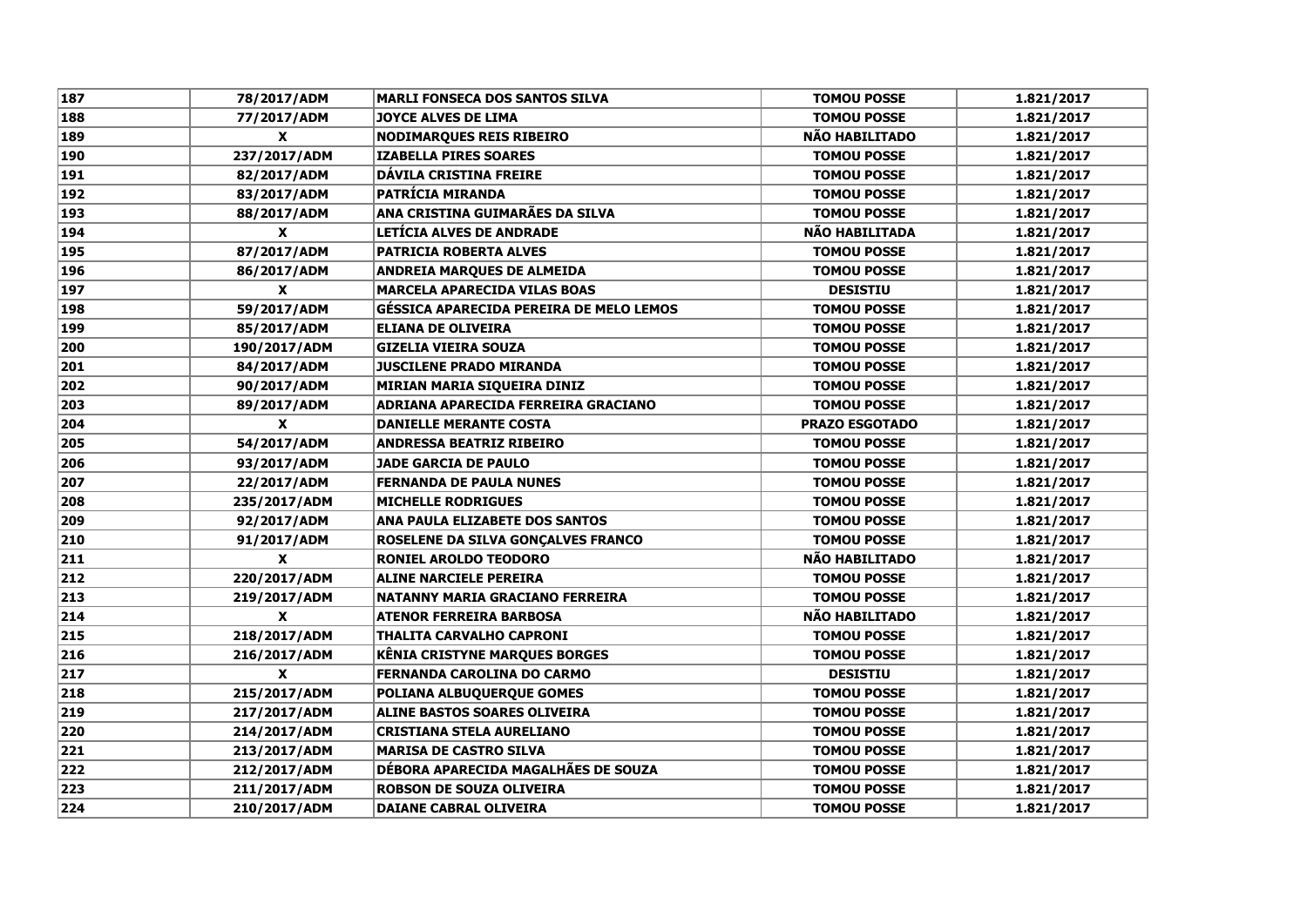| 225 | 209/2017/ADM              | <b>LARISSA MARQUES PEREIRA</b>               | <b>TOMOU POSSE</b> | 1.821/2017 |
|-----|---------------------------|----------------------------------------------|--------------------|------------|
| 226 | 207/2017/ADM              | VANILDA CANDIDA DA SILVA                     | <b>TOMOU POSSE</b> | 1.821/2017 |
| 227 | 206/2017/ADM              | LARISSA PRADO SILVA CARVALHO                 | <b>TOMOU POSSE</b> | 1.821/2017 |
| 228 | 205/2017/ADM              | ELISANGELA MARIA DA SILVA FLAVIO             | <b>TOMOU POSSE</b> | 1.821/2017 |
| 229 | 203/2017/ADM              | <b>MARIA ZIDA SILVA GUERELI</b>              | <b>TOMOU POSSE</b> | 1.821/2017 |
| 230 | 204/2017/ADM              | <b>BRUNELLY FERNANDES LOPES GONCALVES</b>    | <b>TOMOU POSSE</b> | 1.821/2017 |
| 231 | 202/2017/ADM              | ALICE APARECIDA DE LIMA PEREIRA              | <b>TOMOU POSSE</b> | 1.821/2017 |
| 232 | $\mathbf{x}$              | <b>FABIANA XAVIER ARAÚJO</b>                 | <b>DESISTIU</b>    | 1.821/2017 |
| 233 | 201/2017/ADM              | <b>VALERIA DA SILVE LEITE</b>                | <b>TOMOU POSSE</b> | 1.821/2017 |
| 234 | $\boldsymbol{\mathsf{x}}$ | <b>LILIAN AVIGO ROQUE</b>                    | <b>DESISTIU</b>    | 1.821/2017 |
| 235 | $\pmb{\chi}$              | <b>SUELLEN DUARTE BORGES</b>                 | <b>DESISTIU</b>    | 1.821/2017 |
| 236 | 200/2017/ADM              | <b>MARIA JOSÉ MARCOS DE OLIVEIRA</b>         | <b>TOMOU POSSE</b> | 1.821/2017 |
| 237 | 199/2017/ADM              | <b>KARLA VILELA DIAS</b>                     | <b>TOMOU POSSE</b> | 1.821/2017 |
| 238 | 198/2017/ADM              | <b>ANA PAULA DE OLIVEIRA</b>                 | <b>TOMOU POSSE</b> | 1.821/2017 |
| 239 | 74/2018/SPG               | PRISCILLA LANE BRITTO MOREIRA MELO           | <b>TOMOU POSSE</b> | 2.008/2017 |
| 240 | 75/2018/SPG               | <b>MARIA LUCIA ALVES</b>                     | <b>TOMOU POSSE</b> | 2.008/2017 |
| 241 | 76/2018/SPG               | <b>JOSÉ ALVES DOS SANTOS JÚNIOR</b>          | <b>TOMOU POSSE</b> | 2.008/2017 |
| 242 | 77/2018/SPG               | <b>FRISTIANE FROGERI CORDEIRO</b>            | <b>TOMOU POSSE</b> | 2.008/2017 |
| 243 | $\boldsymbol{x}$          | <b>RENATA ALVES XAVIER</b>                   | <b>DESISTIU</b>    | 2.008/2017 |
| 244 | 78/2018/SPG               | <b>WANESSA CRISTHINY DE FIGUEIREDO SOUSA</b> | <b>TOMOU POSSE</b> | 2.008/2017 |
| 245 | 79/2018/SPG               | <b>MARIA ANTONIA DA COSTA SILVEIRA</b>       | <b>TOMOU POSSE</b> | 2.008/2017 |
| 246 | 80/2018/SPG               | <b>MARIA CECÍLIA SOARES</b>                  | <b>TOMOU POSSE</b> | 2.008/2017 |
| 247 | $\boldsymbol{x}$          | <b>JOANA DARC DA SILVA</b>                   | <b>DESISTIU</b>    | 2.008/2017 |
| 248 | 81/2018/SPG               | <b>ADRIANA REGINA DA SILVA</b>               | <b>TOMOU POSSE</b> | 2.008/2017 |
| 249 | 82/2018/SPG               | <b>BEATRIZ DE FÁTIMA RIBEIRO</b>             | <b>TOMOU POSSE</b> | 2.008/2017 |
| 250 | 83/2018/SPG               | <b>TACYANA GABRIELLA FELIZARDO</b>           | <b>TOMOU POSSE</b> | 2.008/2017 |
| 251 | 84/2018/SPG               | <b>NELMA EMILIA DE CARVALHO</b>              | <b>TOMOU POSSE</b> | 2.008/2017 |
| 252 | 85/2018/SPG               | JULIANA MARQUES DINIZ DE OLIVEIRA            | <b>TOMOU POSSE</b> | 2.008/2017 |
| 253 | X                         | <b>JULIANA ROSA DE PAULA</b>                 | <b>DESISTIU</b>    | 2.008/2017 |
| 254 | X                         | <b>KENNIA CRISTINA FERREIRA</b>              | <b>DESISTIU</b>    | 2.008/2017 |
| 255 | 86/2018/SPG               | <b>ELIANE AUGUSTA PARREIRA MEIRELLES</b>     | <b>TOMOU POSSE</b> | 2.008/2017 |
| 256 | 87/2018/SPG               | <b>EDWIRGES DE FATIMA LOPES CARVALHO</b>     | <b>TOMOU POSSE</b> | 2.008/2017 |
| 257 | 88/2018/SPG               | CELIA APARECIDA DE CASTRO PEREIRA            | <b>TOMOU POSSE</b> | 2.008/2017 |
| 258 | 89/2018/SPG               | <b>DAYANA APARECIDA DE BRITO</b>             | <b>TOMOU POSSE</b> | 2.008/2017 |
| 259 | $\boldsymbol{x}$          | <b>SABRINA DOS SANTOS LOURENÇO</b>           | <b>DESISTIU</b>    | 2.008/2017 |
| 260 | 90/2018/SPG               | <b>MAIRY SILVA DE FARIA</b>                  | <b>TOMOU POSSE</b> | 2.008/2017 |
| 261 | 91/2018/SPG               | <b>FLAVIA APARECIDA DA SILVA BATISTA</b>     | <b>TOMOU POSSE</b> | 2.008/2017 |
| 262 | 92/2018/SPG               | ROSANGELA APARECIDA BARBOSA NUNES            | <b>TOMOU POSSE</b> | 2.008/2017 |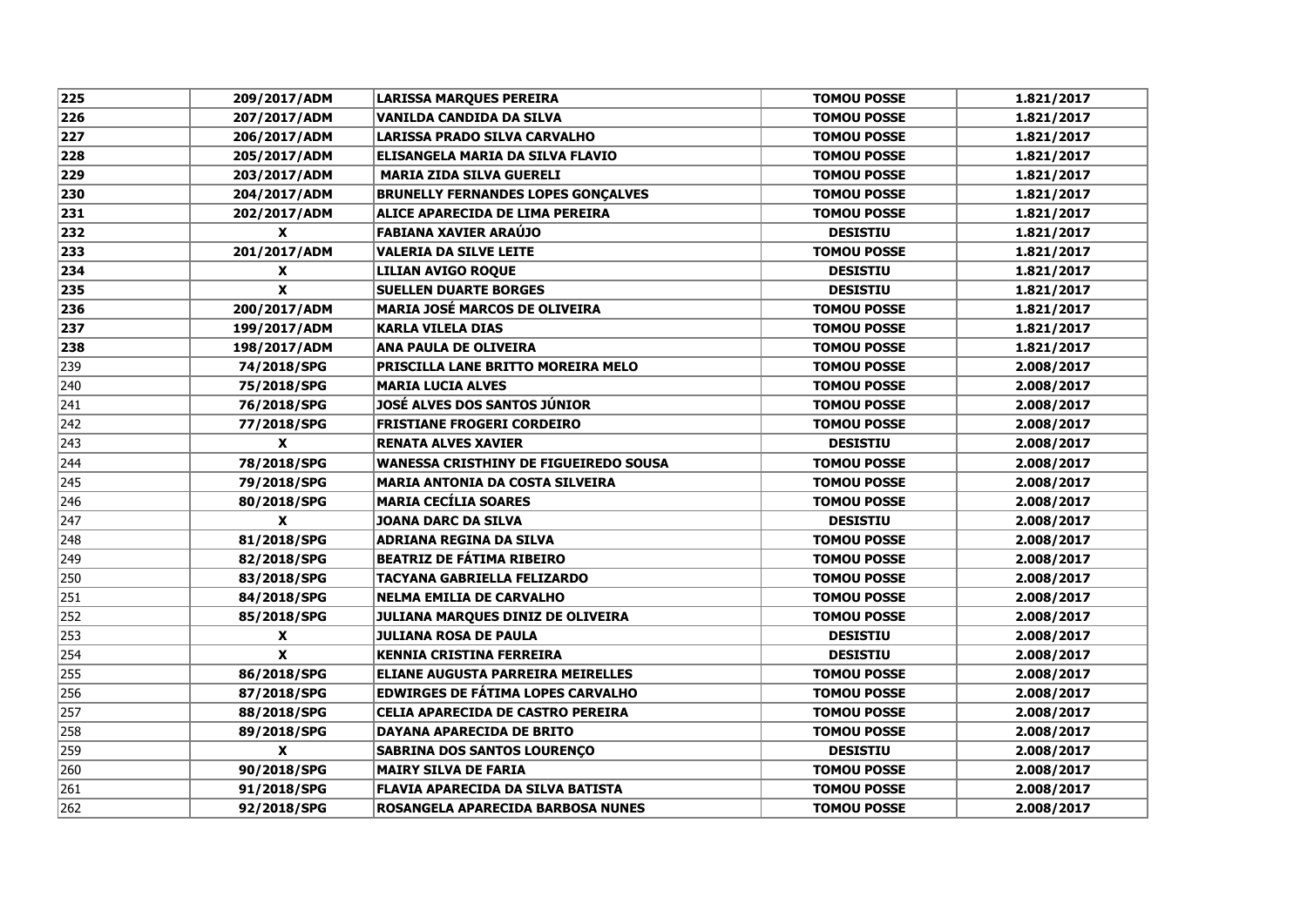| 263 | 93/2018/SPG      | <b>MARIA ROSIANA SOUZA SANTOS</b>        | <b>TOMOU POSSE</b> | 2.008/2017 |
|-----|------------------|------------------------------------------|--------------------|------------|
| 264 | 94/2018/SPG      | <b>MARIA LUCIA NOVAIS</b>                | <b>TOMOU POSSE</b> | 2.008/2017 |
| 265 | 95/2018/SPG      | <b>ANDRÉA DA SILVA GOMES</b>             | <b>TOMOU POSSE</b> | 2.008/2017 |
| 266 | 96/2018/SPG      | <b>CLAUDIELE PEREIRA</b>                 | <b>TOMOU POSSE</b> | 2.008/2017 |
| 267 | 97/2018/SPG      | JOANA DARC SILVA OLIVEIRA                | <b>TOMOU POSSE</b> | 2.008/2017 |
| 268 | 98/2018/SPG      | ANA CAROLINE DE BRITO EVANGELISTA TOMAZ  | <b>TOMOU POSSE</b> | 2.008/2017 |
| 269 | $\mathbf{x}$     | <b>DARLENE JANAÍNA RODRIGUES</b>         | <b>DESISTIU</b>    | 2.008/2017 |
| 270 | 99/2018/SPG      | <b>MAURILIA D.LACERDA DOS SANTOS</b>     | <b>TOMOU POSSE</b> | 2.008/2017 |
| 271 | 100/2018/SPG     | <b>RUBIEENE MAIRA MIGUEL CARDOSO</b>     | <b>TOMOU POSSE</b> | 2.008/2017 |
| 272 | 101/2018/SPG     | <b>ERIKA CRISTINA SILVA</b>              | <b>TOMOU POSSE</b> | 2.008/2017 |
| 273 | $\boldsymbol{x}$ | FLÁVIA MARÍLIA LEITE                     | <b>DESISTIU</b>    | 2.008/2017 |
| 274 | 102/2018/SPG     | JULIANA DE OLIVEIRA PEREIRA              | <b>TOMOU POSSE</b> | 2.008/2017 |
| 275 | 103/2018/SPG     | SÔNIA MARIA DA COSTA                     | <b>TOMOU POSSE</b> | 2.008/2017 |
| 276 | 104/2018/SPG     | <b>LUCIMARA CAMPOS</b>                   | <b>TOMOU POSSE</b> | 2.008/2017 |
| 277 | 105/2018/SPG     | <b>GILSA DO ROSARIO RIBEIRO</b>          | <b>TOMOU POSSE</b> | 2.008/2017 |
| 278 | 106/2018/SPG     | <b>TARCINÉIA MARILENA PIMENTA FREIRE</b> | <b>TOMOU POSSE</b> | 2.008/2017 |
| 279 | 107/2018/SPG     | FLÁVIA TATIANA TOBIAS BATISTA SILVESTRE  | <b>TOMOU POSSE</b> | 2.008/2017 |
| 280 | 108/2018/SPG     | <b>MIRIAM DIONIZIO PAIVA</b>             | <b>TOMOU POSSE</b> | 2.008/2017 |
| 281 | 109/2018/SPG     | <b>CLARICE DO CARMO TEIXEIRA</b>         | <b>TOMOU POSSE</b> | 2.008/2017 |
| 282 | 110/2018/SPG     | <b>JULIANA SILVA AMBROSIO</b>            | <b>TOMOU POSSE</b> | 2.008/2017 |
| 283 | 111/2018/SPG     | <b>VANESSA GONÇALVES TEIXEIRA</b>        | <b>TOMOU POSSE</b> | 2.008/2017 |
| 284 | 112/2018/SPG     | <b>RENATA SABOIA DAMASCENO</b>           | <b>TOMOU POSSE</b> | 2.008/2017 |
| 285 | 113/2018/SPG     | SILVANA CRISTINA ALVES PIRES DE CAMARGO  | <b>TOMOU POSSE</b> | 2.008/2017 |
| 286 | 114/2018/SPG     | <b>FRANCISCO JOSÉ NEVES</b>              | <b>TOMOU POSSE</b> | 2.008/2017 |
| 287 | 115/2018/SPG     | <b>PALOMA FERREIRA BORGES</b>            | <b>TOMOU POSSE</b> | 2.008/2017 |
| 288 | 116/2018/SPG     | VALÉRIA FILOMENA VITORINO                | <b>TOMOU POSSE</b> | 2.008/2017 |
| 289 | 117/2018/SPG     | LYLLIAN CRISTIANE DE PAIVA SOARES        | <b>TOMOU POSSE</b> | 2.008/2017 |
| 290 | 118/2018/SPG     | ANGÉLICA APARECIDA PRUDENCIANO           | <b>TOMOU POSSE</b> | 2.008/2017 |
| 291 | 119/2018/SPG     | ELIANA DE FÁTIMA SILVA                   | <b>TOMOU POSSE</b> | 2.008/2017 |
| 292 | 120/2018/SPG     | ROZANA MARIA DA SILVA                    | <b>TOMOU POSSE</b> | 2.008/2017 |
| 293 | 121/2018/SPG     | <b>CAROLINE PEREIRA LOPES DE SOUZA</b>   | <b>TOMOU POSSE</b> | 2.008/2017 |
| 294 | 122/2018/SPG     | LUCIANA RENATA BOTELHO BERNARDO          | <b>TOMOU POSSE</b> | 2.008/2017 |
| 295 | 123/2018/SPG     | ELIANA APARECIDA PAIVA SILVA FERNANDES   | <b>TOMOU POSSE</b> | 2.008/2017 |
| 296 | 124/2018/SPG     | <b>POLIANA SOUZA PEREIRA</b>             | <b>TOMOU POSSE</b> | 2.008/2017 |
| 297 | 125/2018/SPG     | <b>MARCELA DONIZETH GONCALVES</b>        | <b>TOMOU POSSE</b> | 2.008/2017 |
| 298 | 126/2018/SPG     | <b>ELIANE DE OLIVEIRA MARQUES</b>        | <b>TOMOU POSSE</b> | 2.008/2017 |
| 299 | 127/2018/SPG     | <b>NAYARA FERNANDES MELO</b>             | <b>TOMOU POSSE</b> | 2.008/2017 |
| 300 | 128/2018/SPG     | <b>ISABELA CRISTINA ESTEVES PEREIRA</b>  | <b>TOMOU POSSE</b> | 2.008/2017 |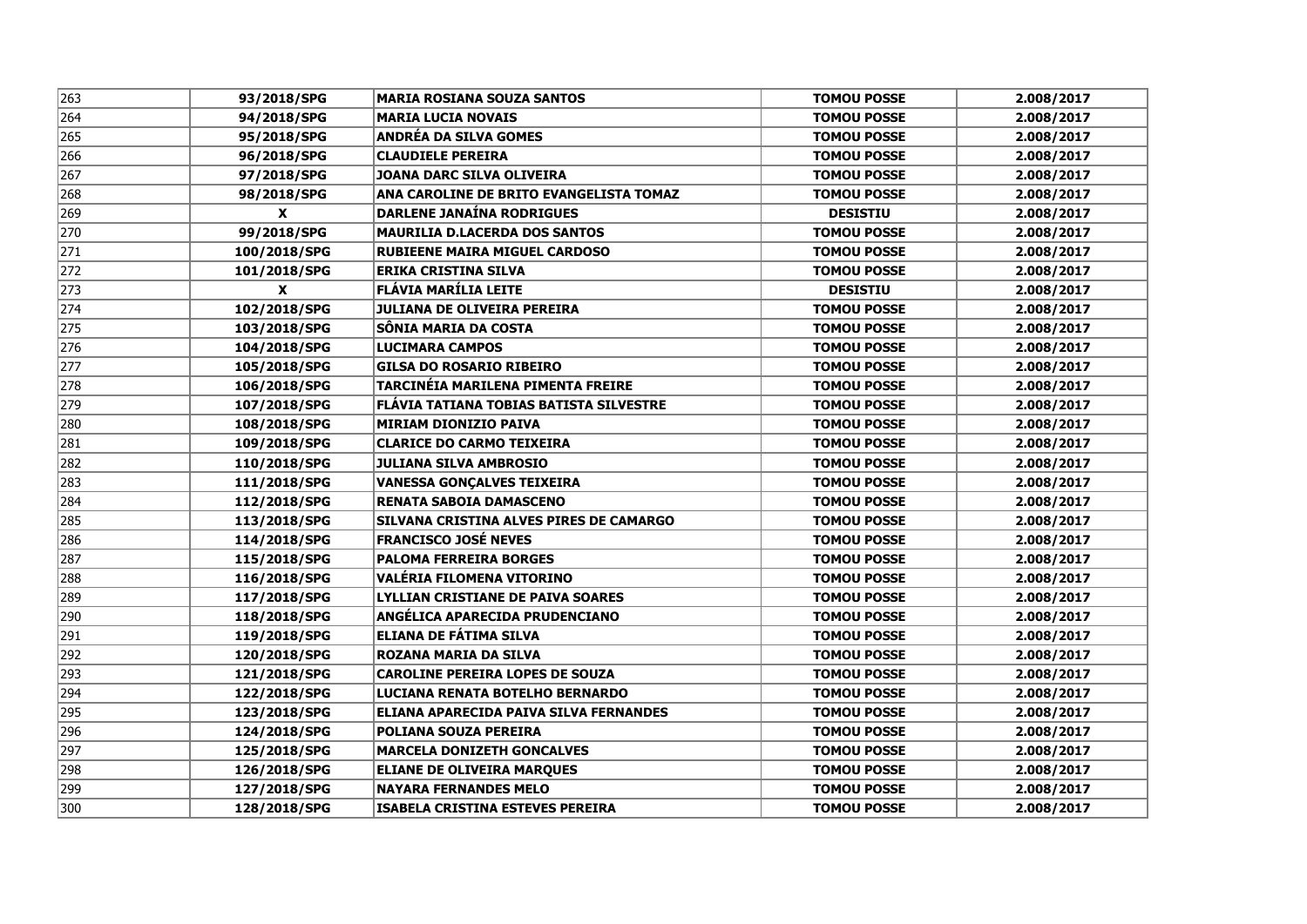| 301 | 129/2018/SPG              | <b>REGINA MARIA DE SOUZA</b>             | <b>TOMOU POSSE</b> | 2.008/2017 |
|-----|---------------------------|------------------------------------------|--------------------|------------|
| 302 | 130/2018/SPG              | FERNANDA PEREIRA RODRIGUES LOURENÇO      | <b>TOMOU POSSE</b> | 2.008/2017 |
| 303 | 131/2018/SPG              | <b>ANA PAULA PEREIRA SANTOS</b>          | <b>TOMOU POSSE</b> | 2.008/2017 |
| 304 | $\mathbf{x}$              | <b>LAVINYA DOS SANTOS MATIAS</b>         | <b>DESISTIU</b>    | 2.008/2017 |
| 305 | 132/2018/SPG              | FLAVIA MARIA SOUZA NOGUEIRA              | <b>TOMOU POSSE</b> | 2.008/2017 |
| 306 | $\mathbf{x}$              | <b>CLEBER LUIGI DE SOUZA</b>             | <b>DESISTIU</b>    | 2.008/2017 |
| 307 | 134/2018/SPG              | <b>MICHELLI VILELA GARRONI</b>           | <b>DESISTIU</b>    | 2.008/2017 |
| 308 | $\mathbf{x}$              | <b>SANDRA DE SOUZA FREIRE</b>            | <b>DESISTIU</b>    | 2.008/2017 |
| 309 | 135/2018/SPG              | JÉSSICA APARECIDA PORTUGAL SILVA         | <b>TOMOU POSSE</b> | 2.008/2017 |
| 310 | X                         | <b>AMANDA BERTINI PONSO</b>              | <b>DESISTIU</b>    | 2.008/2017 |
| 311 | 136/2018/SPG              | <b>VALDIRENE ROSA DA SILVA</b>           | <b>TOMOU POSSE</b> | 2.008/2017 |
| 312 | 137/2018/SPG              | <b>MARA PEREIRA PINTO</b>                | <b>TOMOU POSSE</b> | 2.008/2017 |
| 313 | 138/2018/SPG              | JOSEFA EDLA DOS SANTOS CORREIA VALENTIM  | <b>TOMOU POSSE</b> | 2.008/2017 |
| 314 | $\boldsymbol{\mathsf{x}}$ | <b>PRISCILA DE FÁTIMA DA SILVA</b>       | <b>DESISTIU</b>    | 2.008/2017 |
| 315 | 139/2018/SPG              | JULIANA RIBEIRO DOS SANTOS ASSIS         | <b>TOMOU POSSE</b> | 2.008/2017 |
| 316 | 140/2018/SPG              | <b>RICARDO ODILON LEMOS</b>              | <b>TOMOU POSSE</b> | 2.008/2017 |
| 317 | 141/2018/SPG              | <b>EVELYN SOARES DE ABREU</b>            | <b>TOMOU POSSE</b> | 2.008/2017 |
| 318 | X                         | <b>AMANDA JAÍNE GONÇALVES</b>            | <b>DESISTIU</b>    | 2.008/2017 |
| 319 | $\boldsymbol{x}$          | <b>ROSANA GONZAGA</b>                    | <b>DESISTIU</b>    | 2.008/2017 |
| 320 | 142/2018/SPG              | CLÁUDIA APARECIDA RIBEIRO DA SILVA       | <b>TOMOU POSSE</b> | 2.008/2017 |
| 321 | 143/2018/SPG              | <b>MARIA PETROCINIO BUENO DA COSTA</b>   | <b>TOMOU POSSE</b> | 2.008/2017 |
| 322 | 144/2018/SPG              | <b>MILZA DOS SANTOS</b>                  | <b>TOMOU POSSE</b> | 2.008/2017 |
| 323 | 145/2018/SPG              | <b>DENISE PAIVA TELINI</b>               | <b>TOMOU POSSE</b> | 2.008/2017 |
| 324 | 146/2018/SPG              | <b>MARIANE DAS GRAÇAS GOMES CARVALHO</b> | <b>TOMOU POSSE</b> | 2.008/2017 |
| 325 | X                         | <b>EDNALDA ZANDER DOMINGUES RIBEIRO</b>  | <b>DESISTIU</b>    | 2.008/2017 |
| 326 | 147/2018/SPG              | DAYANE RODRIGUES DE FREITAS DE ASSIS     | <b>TOMOU POSSE</b> | 2.008/2017 |
| 327 | 148/2018/SPG              | <b>EUNICE CÉLIA PEREIRA</b>              | <b>TOMOU POSSE</b> | 2.008/2017 |
| 328 | 149/2018/SPG              | <b>CONCEIÇÃO APARECIDA MORAES ALVES</b>  | <b>TOMOU POSSE</b> | 2.008/2017 |
| 329 | 150/2018/SPG              | VERÔNICA REBELO DINIZ COSTA              | <b>TOMOU POSSE</b> | 2.008/2017 |
| 330 | $\pmb{\mathsf{x}}$        | MÁRCIA REGINA GREGORIO DA SILVA          | <b>DESISTIU</b>    | 2.008/2017 |
| 331 | 151/2018/SPG              | <b>MARCIA DOS SANTOS RIBEIRO</b>         | <b>TOMOU POSSE</b> | 2.008/2017 |
| 332 | 012/2020/SPG              | LUCIANA ROQUE ARAUJO                     | <b>TOMOU POSSE</b> | 2.452/2019 |
| 333 | 013/2020/SPG              | PATRICIA ANASTACIA DE CARVALHO           | <b>TOMOU POSSE</b> | 2.452/2019 |
| 334 | 014/2020/SPG              | ROSE ADRIANA APARECIDA DE PAULA          | <b>TOMOU POSSE</b> | 2.452/2019 |
| 335 | 015/2020/SPG              | <b>ALINE CRISTINA OLIVEIRA</b>           | <b>TOMOU POSSE</b> | 2.452/2019 |
| 336 | 016/2020/SPG              | <b>SUELI PRADO GOMES MIRANDA</b>         | <b>TOMOU POSSE</b> | 2.452/2019 |
| 337 | 017/2020/SPG              | <b>NELMA MASSONI DE OLIVEIRA NOVAIS</b>  | <b>TOMOU POSSE</b> | 2.452/2019 |
| 338 | 018/2020/SPG              | <b>VLADEMIR JOSÉ DE SOUSA</b>            | <b>TOMOU POSSE</b> | 2.452/2019 |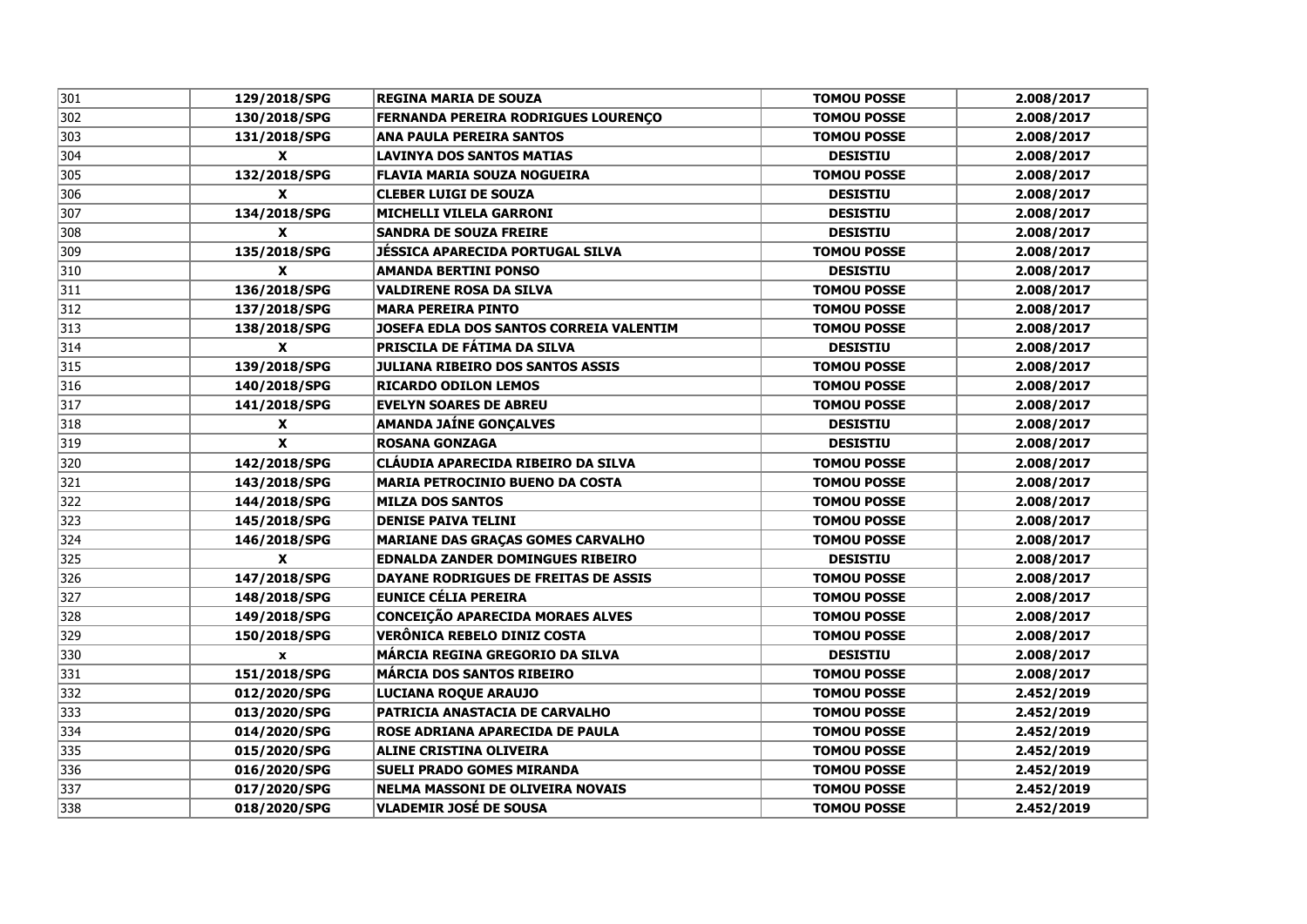| 339 | 019/2020/SPG | <b>KENNIA KARINE DE OLIVEIRA</b>            | <b>TOMOU POSSE</b> | 2.452/2019 |
|-----|--------------|---------------------------------------------|--------------------|------------|
| 340 | 020/2020/SPG | SIONILDA MARIA DE ARAÚJO                    | <b>TOMOU POSSE</b> | 2.452/2019 |
| 341 | 021/2020/SPG | <b>JOSIMARA MANSUR PALHÃO</b>               | <b>TOMOU POSSE</b> | 2.452/2019 |
| 342 | 022/2020/SPG | <b>LUCEMIR MARIA DE ASSIS MESSIAS</b>       | <b>TOMOU POSSE</b> | 2.452/2019 |
| 343 | 023/2020/SPG | <b>ELIZABETH ODORICO</b>                    | <b>TOMOU POSSE</b> | 2.452/2019 |
| 344 | 024/2020/SPG | <b>DENISIA MOREIRA GOMES</b>                | <b>TOMOU POSSE</b> | 2.452/2019 |
| 345 | 025/2020/SPG | ESTEFÂNIA DA SILVA                          | <b>TOMOU POSSE</b> | 2.452/2019 |
| 346 | 026/2020/SPG | <b>SONIA MARIA DA SILVA</b>                 | <b>TOMOU POSSE</b> | 2.452/2019 |
| 347 | X            | LUCIMARA ABIGAIL RESENDE MACHADO            | <b>DESISTIU</b>    | 2.452/2019 |
| 348 | 028/2020/SPG | TATIANA APARECIDA DA SILVA OLIVEIRA         | <b>TOMOU POSSE</b> | 2.452/2019 |
| 349 | 029/2020/SPG | <b>MARCIA MARIA DA CRUZ MESSIAS</b>         | <b>TOMOU POSSE</b> | 2.452/2019 |
| 350 | 030/2020/SPG | <b>VALDINEIA APARECIDA BENEVIDES AGUIAR</b> | <b>TOMOU POSSE</b> | 2.452/2019 |
| 351 | 031/2020/SPG | <b>VANESSA SILVA SANTOS</b>                 | <b>TOMOU POSSE</b> | 2.452/2019 |
| 352 | 032/2020/SPG | LUCÍLIA ANTÔNIA ROQUE                       | <b>TOMOU POSSE</b> | 2.452/2019 |
| 353 | 033/2020/SPG | <b>ELAINE VITÓRIA LOPES</b>                 | <b>TOMOU POSSE</b> | 2.452/2019 |
| 354 | 034/2020/SPG | <b>VANESSA ROSA MARQUES</b>                 | <b>TOMOU POSSE</b> | 2.452/2019 |
| 355 | 035/2020/SPG | HELENITA MORAIS OLIVEIRA JUSTIMIANO         | <b>TOMOU POSSE</b> | 2.452/2019 |
| 356 | 036/2020/SPG | <b>CELENITA APARECIDA CUSTODIO</b>          | <b>TOMOU POSSE</b> | 2.452/2019 |
| 357 | 037/2020/SPG | LUCIANA CODIGNOLE FERNANDES BELISARIO       | <b>TOMOU POSSE</b> | 2.452/2019 |
| 358 | 038/2020/SPG | <b>MARIA APARECIDA DE ARANTES VIEIRA</b>    | <b>TOMOU POSSE</b> | 2.452/2019 |
| 359 | 039/2020/SPG | <b>SILVIA HELENA AZOLA</b>                  | <b>TOMOU POSSE</b> | 2.452/2019 |
| 360 | 040/2020/SPG | <b>MICHELE REIS RIBEIRO</b>                 | <b>TOMOU POSSE</b> | 2.452/2019 |
| 361 | X            | <b>CAMILA SALES TELINI</b>                  | <b>DESISTIU</b>    | 2.452/2019 |
| 362 | 041/2020/SPG | <b>INGRID BORGES DA SILVA</b>               | <b>TOMOU POSSE</b> | 2.452/2019 |
| 363 | 042/2020/SPG | <b>ANDRESSA FAUSTINO OLIVEIRA</b>           | <b>TOMOU POSSE</b> | 2.452/2019 |
| 364 | 043/2020/SPG | <b>VANDA LUCIA PEREIRA</b>                  | <b>TOMOU POSSE</b> | 2.452/2019 |
| 365 | 044/2020/SPG | <b>MARIANA RODRIGUES</b>                    | <b>TOMOU POSSE</b> | 2.452/2019 |
| 366 | X            | <b>ELIZÂNGELA GONÇALVES REIS</b>            | <b>DESISTIU</b>    | 2.452/2019 |
| 367 | X            | <b>FLAVIA CRISTINA DA SILVA GONCALVES</b>   | <b>DESISTIU</b>    | 2.452/2019 |
| 368 | 045/2020/SPG | <b>GABRIELA LINS DA SILVA DO LAGO</b>       | <b>TOMOU POSSE</b> | 2.452/2019 |
| 369 | 046/2020/SPG | <b>JULIANA LUCIANO OLIVEIRA DOS SANTOS</b>  | <b>TOMOU POSSE</b> | 2.452/2019 |
| 370 | 047/2020/SPG | <b>ERLANE DOS SANTOS SILVA</b>              | <b>TOMOU POSSE</b> | 2.452/2019 |
| 371 | 048/2020/SPG | <b>WALKYRIA MARIA GOMES DO COUTO FILHO</b>  | <b>TOMOU POSSE</b> | 2.452/2019 |
| 372 | 049/2020/SPG | <b>MEYRE ANGELA LOPES RIBEIRO</b>           | <b>TOMOU POSSE</b> | 2.452/2019 |
| 373 | 050/2020/SPG | <b>KARINA APARECIDA CARDOSO</b>             | <b>TOMOU POSSE</b> | 2.452/2019 |
| 374 | 051/2020/SPG | <b>VIVIANE APARECIDA DA FREIRIA</b>         | <b>TOMOU POSSE</b> | 2.452/2019 |
| 375 | 052/2020/SPG | <b>ADRIANA ALVES SILVA</b>                  | <b>TOMOU POSSE</b> | 2.452/2019 |
| 376 | 053/2020/SPG | <b>AILA CRISTINA GOMES</b>                  | <b>TOMOU POSSE</b> | 2.452/2019 |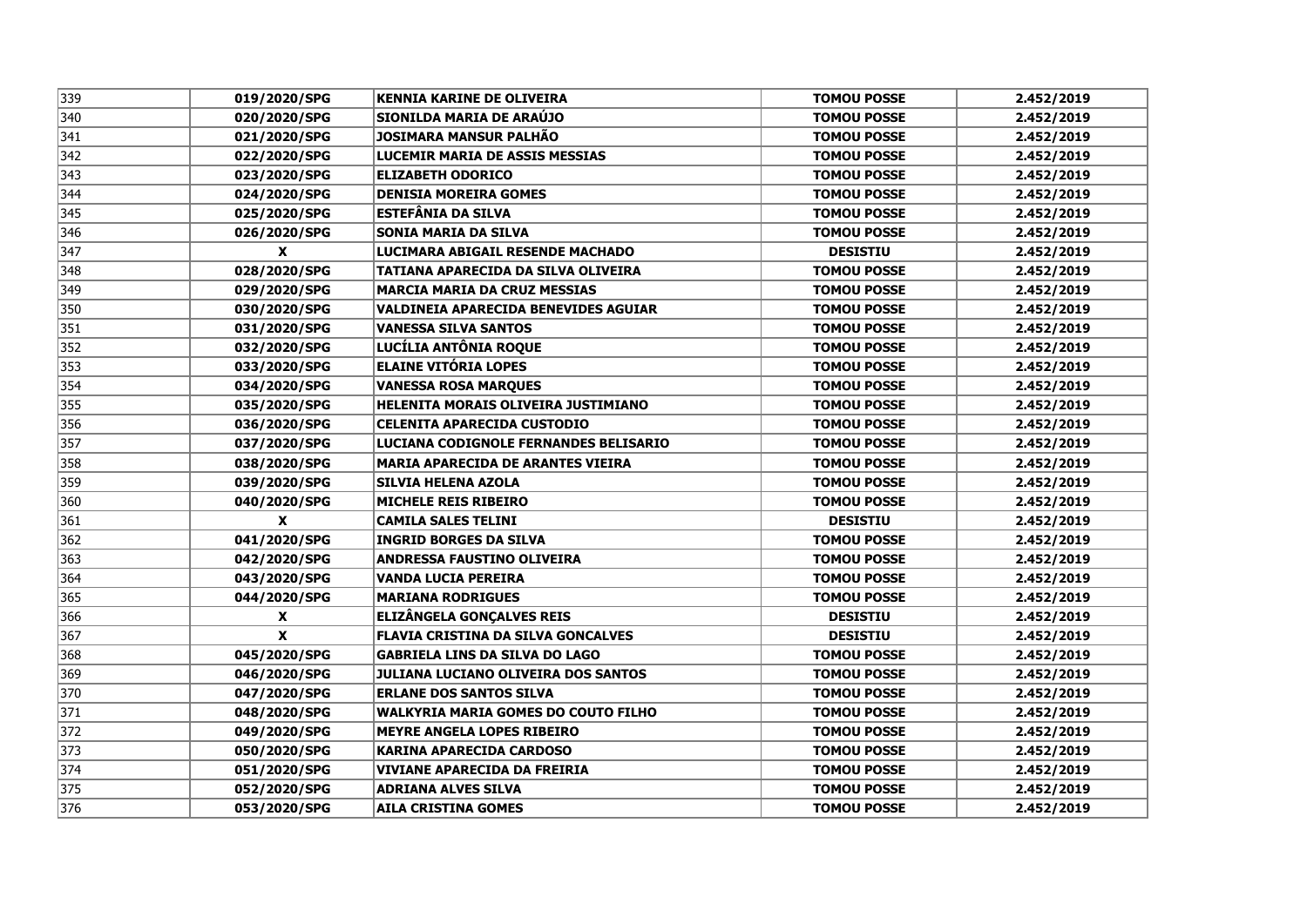| 377 | 054/2020/SPG | <b>LUCAS MESSIAS FERREIRA</b>             | <b>TOMOU POSSE</b> | 2.452/2019 |
|-----|--------------|-------------------------------------------|--------------------|------------|
| 378 | 055/2020/SPG | <b>NAYARA CHRISTINA DE OLIVEIRA</b>       | <b>TOMOU POSSE</b> | 2.452/2019 |
| 379 | 056/2020/SPG | <b>CAROLINE OLIVEIRA ROQUE</b>            | <b>TOMOU POSSE</b> | 2.452/2019 |
| 380 | 057/2020/SPG | <b>MARÍLIA MACIEL RODRIGUES</b>           | <b>TOMOU POSSE</b> | 2.452/2019 |
| 381 | 058/2020/SPG | <b>MARA CRISTINA DA SILVA</b>             | <b>TOMOU POSSE</b> | 2.452/2019 |
| 382 | 059/2020/SPG | <b>SHEILA ALVES CAMPOS</b>                | <b>TOMOU POSSE</b> | 2.452/2019 |
| 383 | 060/2020/SPG | <b>SANDRA DOMINGUES DOS PASSOS</b>        | <b>TOMOU POSSE</b> | 2.452/2019 |
| 384 | 061/2020/SPG | DANIELA OLIVEIRA MACEDO                   | <b>TOMOU POSSE</b> | 2.452/2019 |
| 385 | 062/2020/SPG | <b>JÉSSICA MARIA PEREIRA</b>              | <b>TOMOU POSSE</b> | 2.452/2019 |
| 386 | 063/2020/SPG | LUCIANA OLIVEIRA LIMA DE SOUSA            | <b>TOMOU POSSE</b> | 2.452/2019 |
| 387 | 064/2020/SPG | <b>MEIRE TEREZINHA DE LIMA</b>            | <b>TOMOU POSSE</b> | 2.452/2019 |
| 388 | 065/2020/SPG | <b>ELENICE MENEGUITTI ALMEIDA</b>         | <b>TOMOU POSSE</b> | 2.452/2019 |
| 389 | 066/2020/SPG | LIDIANE CAPRONI DE CARVALHO               | <b>TOMOU POSSE</b> | 2.452/2019 |
| 390 | 067/2020/SPG | <b>THAYNA STEPHANIE CUNHA LEITE</b>       | <b>TOMOU POSSE</b> | 2.452/2019 |
| 391 | 068/2020/SPG | <b>SOLANGE DA SILVA</b>                   | <b>TOMOU POSSE</b> | 2.452/2019 |
| 392 | 069/2020/SPG | RAFAELA APARECIDA PEREIRA                 | <b>TOMOU POSSE</b> | 2.452/2019 |
| 393 | 070/2020/SPG | <b>BERNADETE DE LOURDES SILVA ROCHA</b>   | <b>TOMOU POSSE</b> | 2.452/2019 |
| 394 | 071/2020/SPG | VALÉRIA TERRA CABRAL                      | <b>TOMOU POSSE</b> | 2.452/2019 |
| 395 | 072/2020/SPG | <b>DAIANE COELHO DE MORAIS</b>            | <b>TOMOU POSSE</b> | 2.452/2019 |
| 396 | 073/2020/SPG | LAURA MARA DA SILVA SABOIA                | <b>TOMOU POSSE</b> | 2.452/2019 |
| 397 | 074/2020/SPG | <b>CATARINA DE SOUZA FREIRE SILVA</b>     | <b>TOMOU POSSE</b> | 2.452/2019 |
| 398 | 075/2020/SPG | <b>JULIENE CRISTINE SILVA</b>             | <b>TOMOU POSSE</b> | 2.452/2019 |
| 399 | 076/2020/SPG | <b>ADRIANA ROBERTO MACHADO</b>            | <b>TOMOU POSSE</b> | 2.452/2019 |
| 400 | 077/2020/SPG | <b>CAMILA FERNANDES LOPES</b>             | <b>TOMOU POSSE</b> | 2.452/2019 |
| 401 | 078/2020/SPG | <b>CAROLINY PEREIRA</b>                   | <b>TOMOU POSSE</b> | 2.452/2019 |
| 402 | 079/2020/SPG | <b>KATIANE APARECIDA LUIZ</b>             | <b>TOMOU POSSE</b> | 2.452/2019 |
| 403 | 080/2020/SPG | ANA CAROLINA COSTA ANDRADE                | <b>TOMOU POSSE</b> | 2.452/2019 |
| 404 | 081/2020/SPG | <b>RENATA FERNANDES DOS SANTOS</b>        | <b>TOMOU POSSE</b> | 2.452/2019 |
| 405 | 082/2020/SPG | <b>IDELMA APARECIDA DE OLIVEIRA SOUZA</b> | <b>TOMOU POSSE</b> | 2.452/2019 |
| 406 | X            | LARISSA SILVEIRA NOGUEIRA                 | <b>DESISTIU</b>    | 2.452/2019 |
| 407 | 083/2020/SPG | MICHELE APARECIDA TORRES LOPES            | <b>TOMOU POSSE</b> | 2.452/2019 |
| 408 | 084/2020/SPG | <b>VANUSA CORREA LOURENÇO</b>             | <b>TOMOU POSSE</b> | 2.452/2019 |
| 409 | 085/2020/SPG | <b>CRISTIANE REGINA SILVA</b>             | <b>TOMOU POSSE</b> | 2.452/2019 |
| 410 | 086/2020/SPG | <b>ALINE VIEIRA DOS SANTOS</b>            | <b>TOMOU POSSE</b> | 2.452/2019 |
| 411 | 087/2020/SPG | WÂNIA DA SILVA AZEVEDO                    | <b>TOMOU POSSE</b> | 2.452/2019 |
| 412 | 088/2020/SPG | <b>CIBELE CRISTINA SANTOS PEREIRA</b>     | <b>TOMOU POSSE</b> | 2.452/2019 |
| 413 | 089/2020/SPG | <b>ANATIELE DE OLIVEIRA</b>               | <b>TOMOU POSSE</b> | 2.452/2019 |
| 414 | 090/2020/SPG | <b>CHRYSLEIDE BERNARDES FERREIRA</b>      | <b>TOMOU POSSE</b> | 2.452/2019 |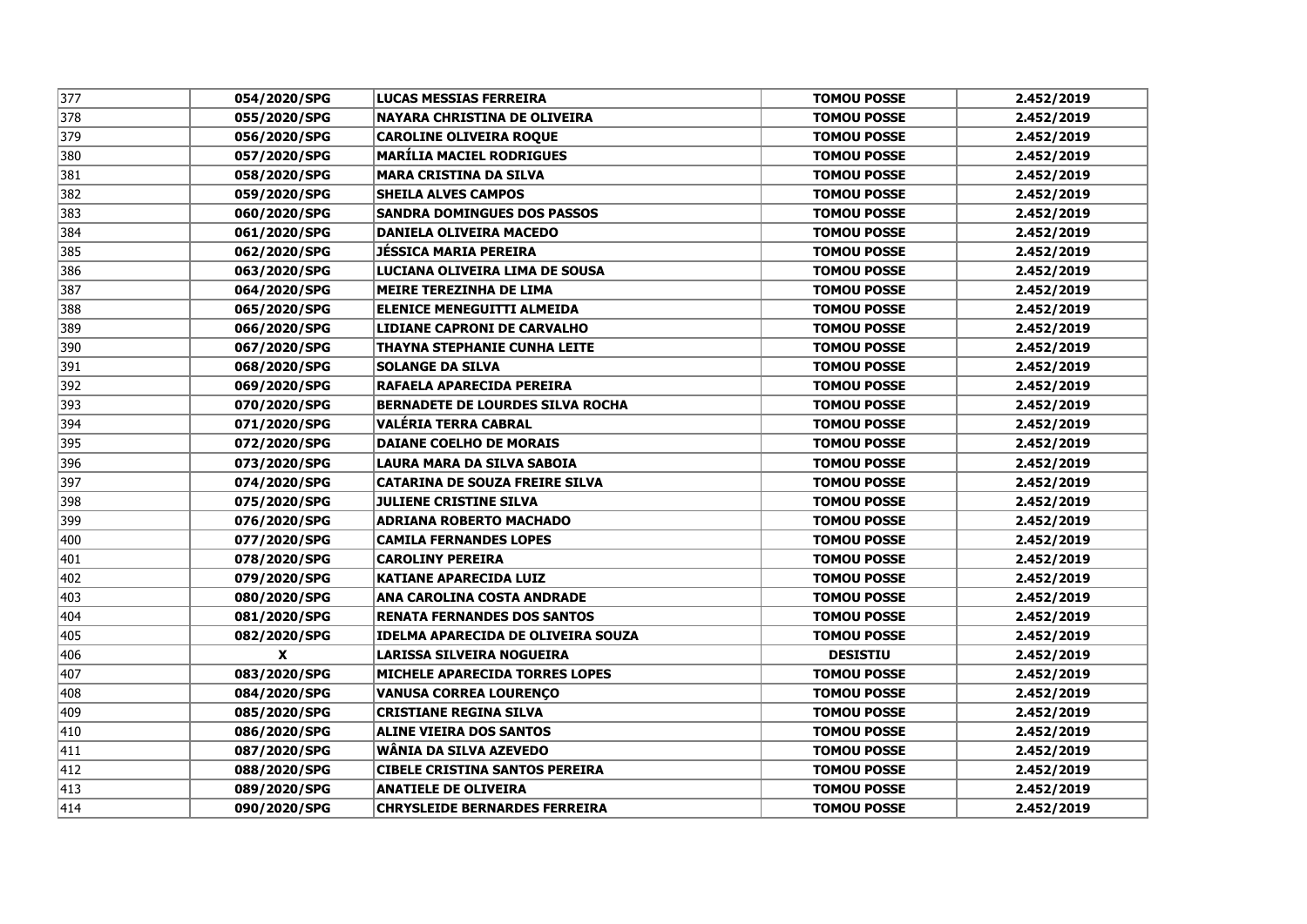| 415          | 091/2020/SPG              | <b>ROSELI DA SILVA FLAUZINO</b>                | <b>TOMOU POSSE</b>    | 2.452/2019 |
|--------------|---------------------------|------------------------------------------------|-----------------------|------------|
| 416          | 092/2020/SPG              | <b>CACILDA PRADO DE OLIVEIRA</b>               | <b>TOMOU POSSE</b>    | 2.452/2019 |
| 417          | 093/2020/SPG              | ADRIANA RIBEIRO VIEIRA SALGADO                 | <b>TOMOU POSSE</b>    | 2.452/2019 |
| 418          | 094/2020/SPG              | <b>VALKIRIA CRISTINA DE CARVALHO</b>           | <b>TOMOU POSSE</b>    | 2.452/2019 |
| $\sqrt{419}$ | 095/2020/SPG              | LETICIA FARIA DE OLIVEIRA                      | <b>TOMOU POSSE</b>    | 2.452/2019 |
| 420          | 096/2020/SPG              | <b>HELEN ISABELA DE ARAUJO</b>                 | <b>TOMOU POSSE</b>    | 2.452/2019 |
| 421          | 097/2020/SPG              | <b>MARIA ISABEL CARREGA E CASTOLDI</b>         | <b>TOMOU POSSE</b>    | 2.452/2019 |
| 422          | $\boldsymbol{x}$          | ELISANGELA APARECIDA SOARES LEITE              | <b>DESISTIU</b>       | 2.452/2019 |
| 423          | 098/2020/SPG              | <b>MICHELLE SOUZA DOS SANTOS</b>               | <b>TOMOU POSSE</b>    | 2.452/2019 |
| 424          | 099/2020/SPG              | <b>SABINA BEATRIZ SOSA TESTA PONTES</b>        | <b>TOMOU POSSE</b>    | 2.452/2019 |
| 425          | 100/2020/SPG              | <b>GABRIELA MAGALHÃES DE CARVALHO DA SILVA</b> | <b>TOMOU POSSE</b>    | 2.452/2019 |
| 426          | 101/2020/SPG              | <b>ELAINE CRISTINA MORAIS</b>                  | <b>TOMOU POSSE</b>    | 2.452/2019 |
| 427          | 102/2020/SPG              | <b>PATRICIA DA COSTA MACHADO</b>               | <b>TOMOU POSSE</b>    | 2.452/2019 |
| 428          | X                         | <b>JESSICA RODRIGUES DE MORAIS</b>             | <b>DESISTIU</b>       | 2.452/2019 |
| 429          | $\mathbf{x}$              | <b>JOSIANE MARIA DA SILVA</b>                  | <b>DESISTIU</b>       | 2.452/2019 |
| 430          | 103/2020/SPG              | <b>KENIA FERNANDA DA GLORIA</b>                | <b>TOMOU POSSE</b>    | 2.452/2019 |
| 431          | 104/2020/SPG              | <b>RONY IMACULADA OLIVEIRA ALVES</b>           | <b>TOMOU POSSE</b>    | 2.452/2019 |
| 432          | 105/2020/SPG              | <b>EDNA DE ARAUJO BARCELOS MEIRELLES</b>       | <b>TOMOU POSSE</b>    | 2.452/2019 |
| 433          | 106/2020/SPG              | <b>MARIA AMÉLIA DA SILVA MOREIRA</b>           | <b>TOMOU POSSE</b>    | 2.452/2019 |
| 434          | 107/2020/SPG              | <b>MARIA DO SOCORRO NUNES COSTA</b>            | <b>TOMOU POSSE</b>    | 2.452/2019 |
| 435          | X                         | <b>JOSE EDSON DOS SANTOS</b>                   | <b>NÃO HABILITADO</b> | 2.452/2019 |
| 436          | $\boldsymbol{x}$          | <b>MARISTELA MOREIRA FERNANDES</b>             | <b>DESISTIU</b>       | 2.452/2019 |
| 437          | 108/2020/SPG              | <b>DANIELA DOS REIS TORRES</b>                 | <b>TOMOU POSSE</b>    | 2.452/2019 |
| 438          | 109/2020/SPG              | <b>ANA LUCIA BARBOSA</b>                       | <b>TOMOU POSSE</b>    | 2.452/2019 |
| 439          | 110/2020/SPG              | <b>ALINE FERREIRA DE OLIVEIRA</b>              | <b>TOMOU POSSE</b>    | 2.452/2019 |
| 440          | 111/2020/SPG              | <b>MARLENE ESTEVES RIBEIRO</b>                 | <b>TOMOU POSSE</b>    | 2.452/2019 |
| 441          | $\boldsymbol{\mathsf{X}}$ | CRENILDA APARECIDA CELESTINO VIEIRA            | <b>DESISTIU</b>       | 2.452/2019 |
| 442          | 112/2020/SPG              | <b>ELIANE APARECIDA EDUARDO</b>                | <b>TOMOU POSSE</b>    | 2.452/2019 |
| 443          | 113/2020/SPG              | <b>IZABEL BUENO DA FONSECA</b>                 | <b>TOMOU POSSE</b>    | 2.452/2019 |
| 444          | 114/2020/SPG              | <b>TATIANE DE SOUZA</b>                        | <b>TOMOU POSSE</b>    | 2.452/2019 |
| 445          | 115/2020/SPG              | <b>THAMIRES BARBOSA DINIZ</b>                  | <b>TOMOU POSSE</b>    | 2.452/2019 |
| 446          | 116/2020/SPG              | <b>MARIA LÚCIA SILVA DOS SANTOS</b>            | <b>TOMOU POSSE</b>    | 2.452/2019 |
| 447          | 117/2020/SPG              | <b>SELMA LOURENÇO SANTOS</b>                   | <b>TOMOU POSSE</b>    | 2.452/2019 |
| 448          | $\boldsymbol{x}$          | <b>JORDANIA DE OLIVEIRA FERREIRA</b>           | <b>DESISTIU</b>       | 2.452/2019 |
| 449          | $\boldsymbol{\mathsf{X}}$ | <b>EDINÁRA JUNQUEIRA</b>                       | <b>DESISTIU</b>       | 2.452/2019 |
| 450          | $\overline{\mathbf{x}}$   | <b>CLAUDINEA DA SILVA</b>                      | <b>DESISTIU</b>       | 2.452/2019 |
| 451          | 118/2020/SPG              | <b>FERNANDA COSTA DE SOUSA PEREIRA</b>         | <b>TOMOU POSSE</b>    | 2.452/2019 |
| 452          | 119/2020/SPG              | <b>MICHELLE APARECIDA ADONIS</b>               | <b>TOMOU POSSE</b>    | 2.452/2019 |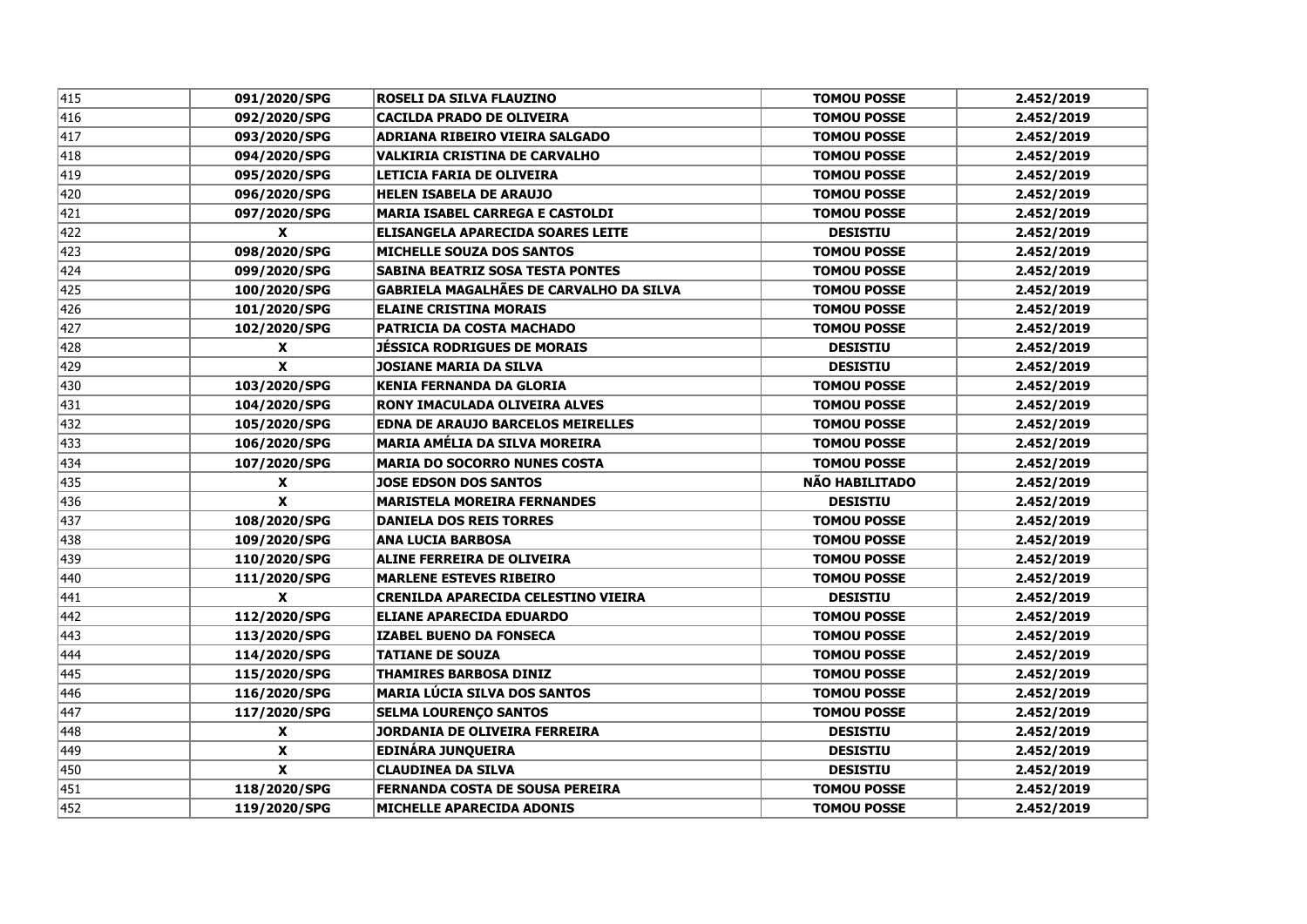| 453 | X                  | <b>CRISTIANA APARECIDA MATEUS</b>           | <b>DESISTIU</b>    | 2.452/2019 |
|-----|--------------------|---------------------------------------------|--------------------|------------|
| 454 | $\boldsymbol{x}$   | <b>TAYNARA GRILO DE SOUZA</b>               | <b>DESISTIU</b>    | 2.452/2019 |
| 455 | 120/2020/SPG       | <b>DAIANE GOMES DA COSTA</b>                | <b>TOMOU POSSE</b> | 2.452/2019 |
| 456 | 121/2020/SPG       | <b>ELIZABETE MARIA DA SILVA</b>             | <b>TOMOU POSSE</b> | 2.452/2019 |
| 457 | 122/2020/SPG       | <b>DENILSON JULIO LEITE</b>                 | <b>TOMOU POSSE</b> | 2.452/2019 |
| 458 | X                  | <b>MAIARA GUEDES SILVA</b>                  | <b>DESISTIU</b>    | 2.452/2019 |
| 459 | 123/2020/SPG       | MIRELI APARECIDA ASSIS DE CARVALHO          | <b>TOMOU POSSE</b> | 2.452/2019 |
| 460 | X                  | <b>TATIANE CRISTINA PEREIRA</b>             | <b>DESISTIU</b>    | 2.452/2019 |
| 461 | 124/2020/SPG       | <b>ALINE OLIVEIRA SOUZA</b>                 | <b>TOMOU POSSE</b> | 2.452/2019 |
| 462 | 125/2020/SPG       | LUCIANA DE ASSIS TAVARES FLAUZINO           | <b>TOMOU POSSE</b> | 2.452/2019 |
| 463 | X                  | DÉBORA ALINE DE LIMA                        | <b>DESISTIU</b>    | 2.452/2019 |
| 464 | $\pmb{\mathsf{x}}$ | <b>GISLENE ALEXANDRINA AVELAR</b>           | <b>DESISTIU</b>    | 2.452/2019 |
| 465 | 126/2020/SPG       | <b>ANGELA MARIA ROBERTO CARVALHO</b>        | <b>TOMOU POSSE</b> | 2.452/2019 |
| 466 | $\boldsymbol{x}$   | PAOLA MILAN DA SILVA                        | <b>DESISTIU</b>    | 2.452/2019 |
| 467 | 127/2020/SPG       | <b>FABYANA PEREIRA DE CARVALHO</b>          | <b>TOMOU POSSE</b> | 2.452/2019 |
| 468 | 128/2020/SPG       | <b>MARIA DE FÁTIMA FREITAS NERIS</b>        | <b>TOMOU POSSE</b> | 2.452/2019 |
| 469 | 129/2020/SPG       | <b>MARISTELA FERREIRA DE LIMA DAMASCENO</b> | <b>TOMOU POSSE</b> | 2.452/2019 |
| 470 | 130/2020/SPG       | <b>AMANDA CRISTINA RIBEIRO</b>              | <b>TOMOU POSSE</b> | 2.452/2019 |
| 471 | $\mathbf{x}$       | <b>ANA MARIA PEREIRA</b>                    | <b>DESISTIU</b>    | 2.452/2019 |
| 472 | 131/2020/SPG       | LUCE HELENA GOMES DE CARVALHO               | <b>TOMOU POSSE</b> | 2.452/2019 |
| 473 | 132/2020/SPG       | <b>TERESA ARMANDOBORGES</b>                 | <b>TOMOU POSSE</b> | 2.452/2019 |
| 474 | 133/2020/SPG       | <b>MARCIA APARECIDA PIVANTE</b>             | <b>TOMOU POSSE</b> | 2.452/2019 |
| 475 | 134/2020/SPG       | DANIEL MOURA LEITE CARVALHO                 | <b>TOMOU POSSE</b> | 2.452/2019 |
| 476 | 135/2020/SPG       | ANA PAULA MOURA DA SILVA                    | <b>TOMOU POSSE</b> | 2.452/2019 |
| 477 | X                  | VIVIANE DE SOUZA CARVALHO SILVA             | <b>DESISTIU</b>    | 2.452/2019 |
| 478 | 136/2020/SPG       | VANUZIA DA SILVA BRAZ                       | <b>TOMOU POSSE</b> | 2.452/2019 |
| 479 | 137/2020/SPG       | <b>LUANA LOPES BARBOSA SILVA</b>            | <b>TOMOU POSSE</b> | 2.452/2019 |
| 480 | 138/2020/SPG       | <b>ANA CARLA DOS SANTOS</b>                 | <b>TOMOU POSSE</b> | 2.452/2019 |
| 481 | 139/2020/SPG       | <b>GILMARA DA SILVA SOARES</b>              | <b>TOMOU POSSE</b> | 2.452/2019 |
| 482 | 140/2020/SPG       | <b>CINTYA NOGUEIRA MOREIRA</b>              | <b>TOMOU POSSE</b> | 2.452/2019 |
| 483 | 141/2020/SPG       | <b>MARIA INÊS DA SILVA DE SOUZA</b>         | <b>TOMOU POSSE</b> | 2.452/2019 |
| 484 | 142/2020/SPG       | <b>MAGDA ARAUJO FREIRE</b>                  | <b>TOMOU POSSE</b> | 2.452/2019 |
| 485 | 143/2020/SPG       | ÉRICA APARECIDA MARQUES DE SOUZA            | <b>TOMOU POSSE</b> | 2.452/2019 |
| 486 | 144/2020/SPG       | <b>GLEISE APARECIDA RODRIGUES RUSSO</b>     | <b>TOMOU POSSE</b> | 2.452/2019 |
| 487 | 145/2020/SPG       | <b>CARLA DAMAS</b>                          | <b>TOMOU POSSE</b> | 2.452/2019 |
| 488 | X                  | <b>CRISTIANE FERNANDES PEREIRA</b>          | <b>DESISTIU</b>    | 2.452/2019 |
| 489 | X                  | <b>TAMYRES FERNANDA ALVES VARGAS</b>        | <b>DESISTIU</b>    | 2.452/2019 |
| 490 | 146/2020/SPG       | <b>FLAVIA APARECIDA FREIRE ARAUJO</b>       | <b>TOMOU POSSE</b> | 2.452/2019 |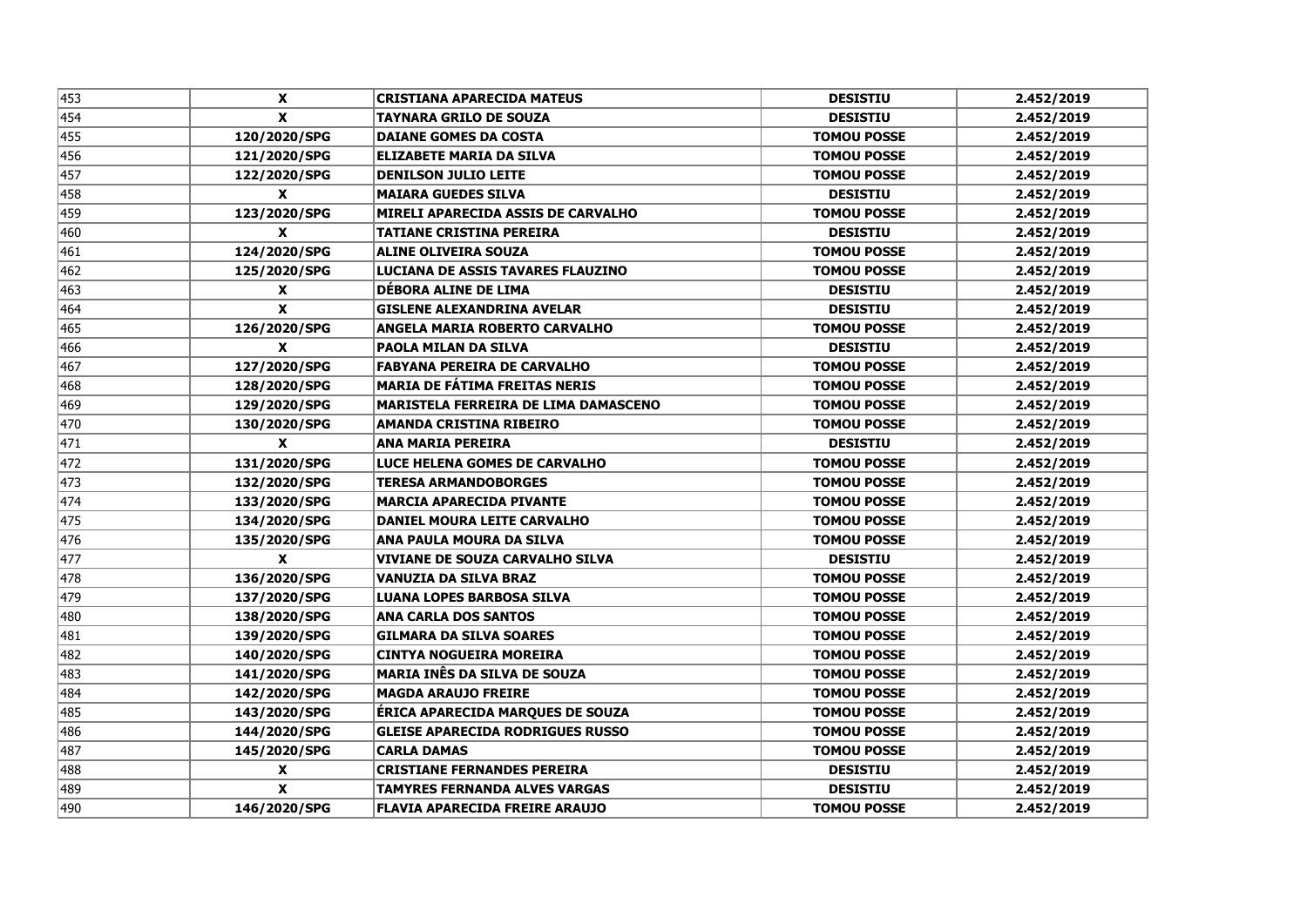| 491 | X                  | JÉSSICA CEZÁRIO ALBUQUERQUE DE SOUZA       | <b>DESISTIU</b>    | 2.452/2019 |
|-----|--------------------|--------------------------------------------|--------------------|------------|
| 492 | 147/2020/SPG       | <b>BERENICE APARECIDA DE JESUS GOMES</b>   | <b>TOMOU POSSE</b> | 2.452/2019 |
| 493 | 148/2020/SPG       | <b>JULIANA SILVA ROCHA DAMASCENA</b>       | <b>TOMOU POSSE</b> | 2.452/2019 |
| 494 | 149/2020/SPG       | ELIDA APARECIDA RODRIGUES DE OLIVEIRA      | <b>TOMOU POSSE</b> | 2.452/2019 |
| 495 | 150/2020/SPG       | EDIVANI APARECIDA ALVES BELLINI            | <b>TOMOU POSSE</b> | 2.452/2019 |
| 496 | 151/2020/SPG       | <b>FRANCISCA D'ARC DE MELO</b>             | <b>TOMOU POSSE</b> | 2.452/2019 |
| 497 | 152/2020/SPG       | <b>VANILDA DAS DORES FERREIRA ROCHA</b>    | <b>TOMOU POSSE</b> | 2.452/2019 |
| 498 | 153/2020/SPG       | LUZIANA APARECIDA DOS SANTOS SALVADOR      | <b>TOMOU POSSE</b> | 2.452/2019 |
| 499 | X                  | <b>ADRIANA MIGUEL</b>                      | <b>DESISTIU</b>    | 2.452/2019 |
| 500 | 154/2020/SPG       | ANA PAULA FERREIRA DA SILVA                | <b>TOMOU POSSE</b> | 2.452/2019 |
| 501 | X                  | <b>DAYANE DE PAULA REIS</b>                | <b>DESISTIU</b>    | 2.452/2019 |
| 502 | $\pmb{\chi}$       | <b>MARCIA MARIA ARAUJO RIBEIRO</b>         | <b>DESISTIU</b>    | 2.452/2019 |
| 503 | 156/2020/SPG       | <b>DAIANA CRISTINA PONTES BUENO</b>        | <b>TOMOU POSSE</b> | 2.452/2019 |
| 504 | 157/2020/SPG       | <b>GISLAYNE ARANTES SILVA</b>              | <b>TOMOU POSSE</b> | 2.452/2019 |
| 505 | 158/2020/SPG       | LARISSA SIQUEIRA CABRAL TAMIETT            | <b>TOMOU POSSE</b> | 2.452/2019 |
| 506 | 159/2020/SPG       | <b>ROSEMAR CRISTIANE ROSA</b>              | <b>TOMOU POSSE</b> | 2.452/2019 |
| 507 | 160/2020/SPG       | ALESSANDRA DO CARMO TEIXEIRA               | <b>TOMOU POSSE</b> | 2.452/2019 |
| 508 | <b>X</b>           | <b>SIMONE GOMES BARRETO</b>                | <b>DESISTIU</b>    | 2.452/2019 |
| 509 | $\mathbf{x}$       | <b>VALDIRENE BUENO</b>                     | <b>DESISTIU</b>    | 2.452/2019 |
| 510 | 161/2020/SPG       | <b>ROSELI DE OLIVEIRA LIMA</b>             | <b>TOMOU POSSE</b> | 2.452/2019 |
| 511 | X                  | <b>MÁRCIA GOMES PEREIRA RIBEIRO</b>        | <b>DESISTIU</b>    | 2.452/2019 |
| 512 | $\pmb{\mathsf{x}}$ | <b>CIRLENE DA SILVA SANTOS</b>             | <b>DESISTIU</b>    | 2.452/2019 |
| 513 | 162/2020/SPG       | <b>JULIANA APARECIDA DE OLIVEIRA</b>       | <b>TOMOU POSSE</b> | 2.452/2019 |
| 514 | 163/2020/SPG       | FLAVIA APARECIDA JERONIMO DE ALMEIDA       | <b>TOMOU POSSE</b> | 2.452/2019 |
| 515 | 164/2020/SPG       | <b>MAYRA APARECIDA COSTA</b>               | <b>TOMOU POSSE</b> | 2.452/2019 |
| 516 | X                  | <b>MONARA CRISLAINE DE PAIVA</b>           | <b>DESISTIU</b>    | 2.452/2019 |
| 517 | 165/2020/SPG       | <b>ALIANDRA DE SOUZA MARQUES RODRIGUES</b> | <b>TOMOU POSSE</b> | 2.452/2019 |
| 518 | 166/2020/SPG       | <b>FLAVIENE PEREIRA</b>                    | <b>TOMOU POSSE</b> | 2.452/2019 |
| 519 | 167/2020/SPG       | <b>ROSE CRISTINA COSTA</b>                 | <b>TOMOU POSSE</b> | 2.452/2019 |
| 520 | 168/2020/SPG       | <b>TATIANY FERNANDES MOREIRA</b>           | <b>TOMOU POSSE</b> | 2.452/2019 |
| 521 | 169/2020/SPG       | HELENA MARIA APARECIDA DE OLIVEIRA         | <b>TOMOU POSSE</b> | 2.452/2019 |
| 522 | 170/2020/SPG       | <b>VANESSA EDVIRGES PEREIRA</b>            | <b>TOMOU POSSE</b> | 2.452/2019 |
| 523 | 171/2020/SPG       | <b>MARIA APARECIDA DOS SANTOS</b>          | <b>TOMOU POSSE</b> | 2.452/2019 |
| 524 | 172/2020/SPG       | <b>MÁRCIA CRISTINA MIGUEL</b>              | <b>TOMOU POSSE</b> | 2.452/2019 |
| 525 | 173/2020/SPG       | <b>MILENA LETICIA PINHO SOARES</b>         | <b>TOMOU POSSE</b> | 2.452/2019 |
| 526 | X                  | VIRGINIA MARIA CAMILO ASSUMPÇÃO            | <b>DESISTIU</b>    | 2.452/2019 |
| 527 | 174/2020/SPG       | <b>FABIANE DE MATOS</b>                    | <b>TOMOU POSSE</b> | 2.452/2019 |
| 528 | 175/2020/SPG       | <b>MARILENE MACHADO</b>                    | <b>TOMOU POSSE</b> | 2.452/2019 |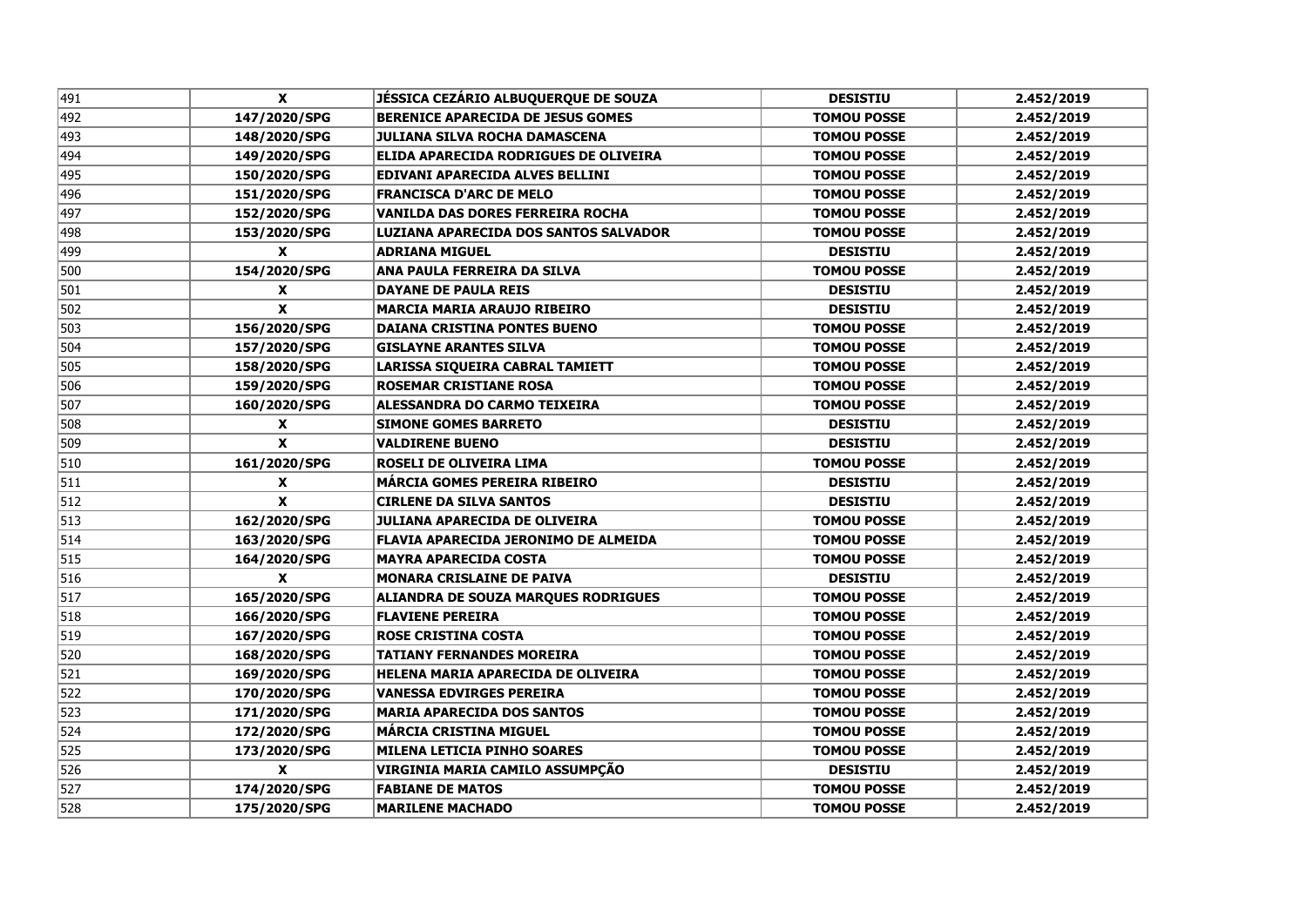| 529 | 176/2020/SPG       | ALINE MESQUITA DE OLIVEIRA MACHADO        | <b>TOMOU POSSE</b> | 2.452/2019 |
|-----|--------------------|-------------------------------------------|--------------------|------------|
| 530 | 177/2020/SPG       | <b>TERESA MARIA DE OLIVEIRA</b>           | <b>TOMOU POSSE</b> | 2.452/2019 |
| 531 | X                  | <b>AMANDA APARECIDA DE SOUSA</b>          | <b>DESISTIU</b>    | 2.452/2019 |
| 532 | $\pmb{\mathsf{x}}$ | <b>SORAYA APARECIDA TERRA</b>             | <b>DESISTIU</b>    | 2.452/2019 |
| 533 | 178/2020/SPG       | <b>RACHEL ROQUE TEODORO</b>               | <b>TOMOU POSSE</b> | 2.452/2019 |
| 534 | 179/2020/SPG       | <b>JULIANA CLARA GOMES DOS SANTOS</b>     | <b>TOMOU POSSE</b> | 2.452/2019 |
| 535 | 180/2020/SPG       | FERNANDA RACHEL LOPES TÁVORA              | <b>TOMOU POSSE</b> | 2.452/2019 |
| 536 | 181/2020/SPG       | ANGELITA PERES ROCHA DO NASCIMENTO        | <b>TOMOU POSSE</b> | 2.452/2019 |
| 537 | 182/2020/SPG       | NILCEIA APARECIDA DE PAULA                | <b>TOMOU POSSE</b> | 2.452/2019 |
| 538 | 183/2020/SPG       | <b>VANESSA CARDOSO FRANCISCO FIDELIS</b>  | <b>TOMOU POSSE</b> | 2.452/2019 |
| 539 | 184/2020/SPG       | <b>LEANDRO MACHADO CAMILO</b>             | <b>TOMOU POSSE</b> | 2.452/2019 |
| 540 | 185/2020/SPG       | LUANA APARECIDA LOURENCO DE SOUZA         | <b>TOMOU POSSE</b> | 2.452/2019 |
| 541 | X                  | <b>DRIELY MAYARA APARECIDA DA SILVA</b>   | <b>DESISTIU</b>    | 2.452/2019 |
| 542 | X                  | <b>SIMONE DE FATIMA ANCHIETA</b>          | <b>DESISTIU</b>    | 2.452/2019 |
| 543 | X                  | <b>BÁRBARA LUIZA NOVAIS</b>               | <b>DESISTIU</b>    | 2.452/2019 |
| 544 | 186/2020/SPG       | <b>TATIANNY CAMPOS DIAS</b>               | <b>TOMOU POSSE</b> | 2.452/2019 |
| 545 | 187/2020/SPG       | GLÁUCIA BATISTA DA SILVA ROCHA            | <b>TOMOU POSSE</b> | 2.452/2019 |
| 546 | 188/2020/SPG       | SÔNIA LUIZA DA SILVA SABÓIA               | <b>TOMOU POSSE</b> | 2.452/2019 |
| 547 | 189/2020/SPG       | ELIANA INÊS DE FARIA SILVA                | <b>TOMOU POSSE</b> | 2.452/2019 |
| 548 | 190/2020/SPG       | VANILDA SANTANA DA SILVA                  | <b>TOMOU POSSE</b> | 2.452/2019 |
| 549 | 191/2020/SPG       | <b>VANILDA CRISTINA GONÇALVES TAVARES</b> | <b>TOMOU POSSE</b> | 2.452/2019 |
| 550 | 192/2020/SPG       | PÄMELA ALVES FERREIRA                     | <b>TOMOU POSSE</b> | 2.452/2019 |
| 551 | 193/2020/SPG       | <b>ANA PAULA ROSA DIAS</b>                | <b>TOMOU POSSE</b> | 2.452/2019 |
| 552 | 194/2020/SPG       | <b>REGINA VIEIRA DE SOUZA</b>             | <b>TOMOU POSSE</b> | 2.452/2019 |
| 553 | 195/2020/SPG       | <b>ANA PAULA SILVA ROCHA</b>              | <b>TOMOU POSSE</b> | 2.452/2019 |
| 554 | 196/2020/SPG       | <b>SIDALVA A. MARQUES MEGDA</b>           | <b>TOMOU POSSE</b> | 2.452/2019 |
| 555 | 197/2020/SPG       | <b>VANESSA GRACIANO VIEIRA</b>            | <b>TOMOU POSSE</b> | 2.452/2019 |
| 556 | 198/2020/SPG       | <b>TATHIANA PERES ROCHA DO NASCIMENTO</b> | <b>TOMOU POSSE</b> | 2.452/2019 |
| 557 | 199/2020/SPG       | <b>MAIRA DOS SANTOS ALVES</b>             | <b>TOMOU POSSE</b> | 2.452/2019 |
| 558 | 200/2020/SPG       | ANDRÉA MOREIRA ANDRADE BASTOS             | <b>TOMOU POSSE</b> | 2.452/2019 |
| 559 | 201/2020/SPG       | <b>FABIENE MARCIANA PEREIRA</b>           | <b>TOMOU POSSE</b> | 2.452/2019 |
| 560 | 202/2020/SPG       | <b>LÉA CRISTINA DE BEM</b>                | <b>TOMOU POSSE</b> | 2.452/2019 |
| 561 | 203/2020/SPG       | ROSILAINE SOCIARAI MOREIRA OLIVEIRA       | <b>TOMOU POSSE</b> | 2.452/2019 |
| 562 | 420/2020/SPG       | <b>JOICE MARIA DO NASCIMENTO</b>          | <b>TOMOU POSSE</b> | 2.501/2020 |
| 563 | 421/2020/SPG       | <b>RAQUEL FERREIRA DE FIGUEIREDO</b>      | <b>TOMOU POSSE</b> | 2.501/2020 |
| 564 | 422/2020/SPG       | PAULA PAULINO DE OLIVEIRA                 | <b>TOMOU POSSE</b> | 2.501/2020 |
| 565 | 423/2020/SPG       | <b>VALDINEA MIRANDA</b>                   | <b>TOMOU POSSE</b> | 2.501/2020 |
| 566 | 424/2020/SPG       | DORILENE DE JESUS FERREIRA DOS SANTOS     | <b>TOMOU POSSE</b> | 2.501/2020 |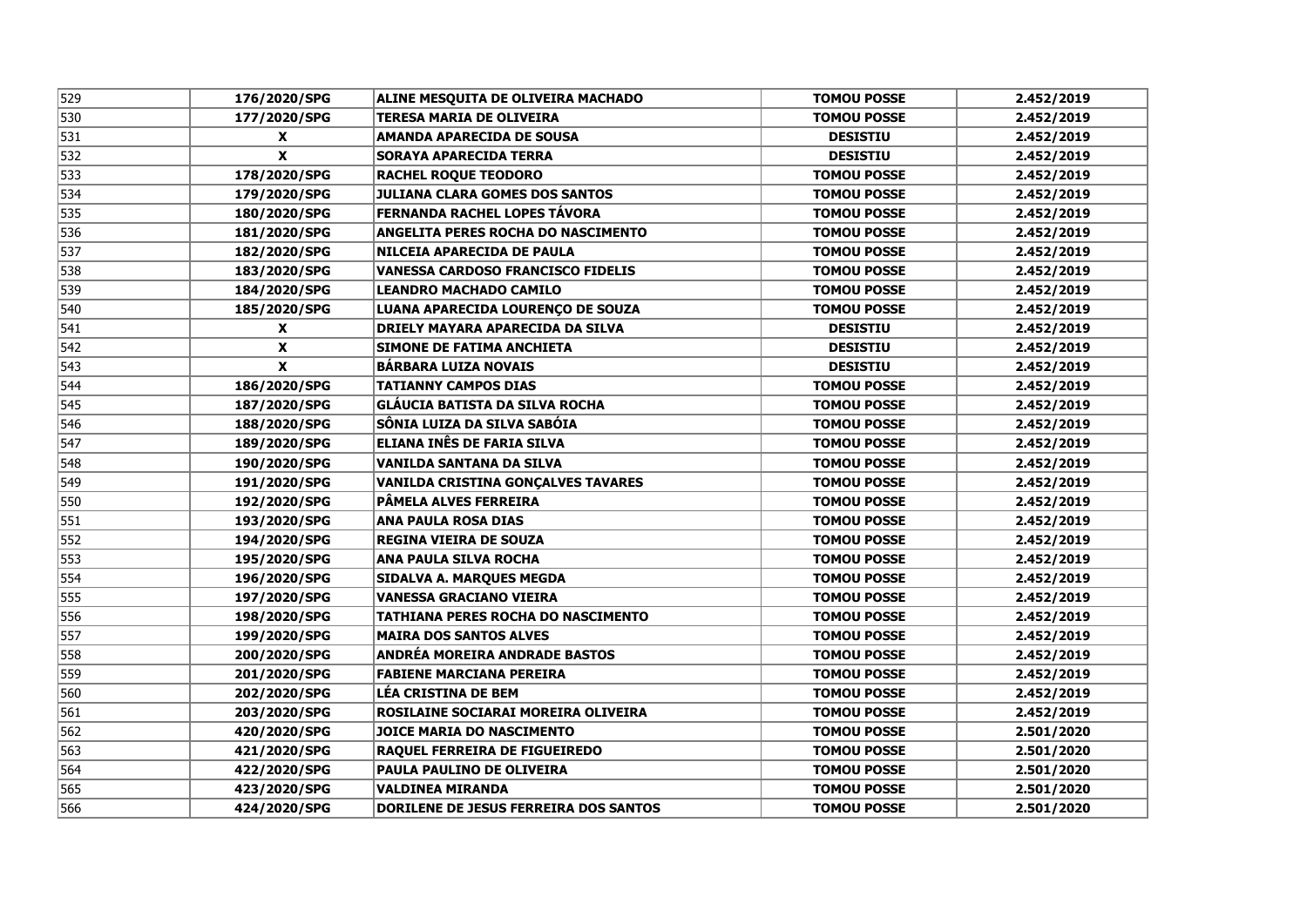| 567 | 425/2020/SPG              | <b>ANDRIELE FLOGERI CANDIDO</b>            | <b>TOMOU POSSE</b>  | 2.501/2020 |
|-----|---------------------------|--------------------------------------------|---------------------|------------|
| 568 | 426/2020/SPG              | <b>ELIZANGILA DOS SANTOS CARDOSO</b>       | <b>TOMOU POSSE</b>  | 2.501/2020 |
| 569 | 427/2020/SPG              | <b>MONICA SIBILA FERNANDES</b>             | <b>TOMOU POSSE</b>  | 2.501/2020 |
| 570 | 428/2020/SPG              | <b>APARECIDA JOANA DE CARVALHO</b>         | <b>TOMOU POSSE</b>  | 2.501/2020 |
| 571 | 429/2020/SPG              | <b>INES IMACULADA DE OLIVEIRA NOGUEIRA</b> | <b>TOMOU POSSE</b>  | 2.501/2020 |
| 572 | 430/2020/SPG              | <b>VANDA APARECIDA ALVES</b>               | <b>TOMOU POSSE</b>  | 2.501/2020 |
| 573 | X                         | <b>ALESSANDRA SOBRAL SILVA</b>             | <b>DESISTIU</b>     | 2.501/2020 |
| 574 | 431/2020/SPG              | <b>JESSIKA APARECIDA DA SILVA</b>          | <b>TOMOU POSSE</b>  | 2.501/2020 |
| 575 | 432/2020/SPG              | IZABEL RITA GONÇALVES SILVA BUENO          | <b>TOMOU POSSE</b>  | 2.501/2020 |
| 576 | 432/2020/SPG              | <b>ALESSANDRA DAMASCENO ROSENDO</b>        | <b>TOMOU POSSE</b>  | 2.501/2020 |
| 577 | X                         | LUCIA HELENA DE OLIVEIRA                   | <b>TOMOU POSSE</b>  | 2.501/2020 |
| 578 | 432/2020/SPG              | <b>MARCILENE DA SILVA</b>                  | <b>TOMOU POSSE</b>  | 2.501/2020 |
| 579 | 433/2020/SPG              | <b>MIRIAN PEREIRA</b>                      | <b>TOMOU POSSE</b>  | 2.501/2020 |
| 580 | 434/2020/SPG              | <b>NATALIA DE PAULA GARCIA</b>             | <b>TOMOU POSSE</b>  | 2.501/2020 |
| 581 | 435/2020/SPG              | <b>HELIANE NADIELE FERREIRA</b>            | <b>TOMOU POSSE</b>  | 2.501/2020 |
| 582 | X                         | <b>CASSIANA FARIA LIMA</b>                 | <b>DESISTIU</b>     | 2.501/2020 |
| 583 | $\boldsymbol{x}$          | <b>AMANDA DOS ANJOS MARSON</b>             | <b>DESISTIU</b>     | 2.501/2020 |
| 584 | 436/2020/SPG              | ANA BEATRIZ VIANEI TEIXEIRA CUSTODIO       | <b>TOMOU POSSE</b>  | 2.501/2020 |
| 585 | 437/2020/SPG              | <b>PATRÍCIA APARECIDA DA SILVA</b>         | <b>TOMOU POSSE</b>  | 2.501/2020 |
| 586 | 438/2020/SPG              | <b>TAINARA APARECIDA FARIA</b>             | <b>TOMOU POSSE</b>  | 2.501/2020 |
| 587 | 439/2020/SPG              | <b>JOSEFINA CARVALHO ARAUJO FREIRE</b>     | <b>TOMOU POSSE</b>  | 2.501/2020 |
| 588 | 440/2020/SPG              | <b>ANDRESSA ANDRADE</b>                    | <b>TOMOU POSSE</b>  | 2.501/2020 |
| 589 | 441/2020/SPG              | <b>HIARA RAMOS FERREIRA</b>                | <b>TOMOU POSSE</b>  | 2.501/2020 |
| 590 | X                         | <b>GISLENE ARNALDO DOS SANTOS FONSECA</b>  | <b>DESISTIU</b>     | 2.501/2020 |
| 591 | 442/2020/SPG              | <b>HELENA APARECIDA MARTINS</b>            | <b>TOMOU POSSE</b>  | 2.501/2020 |
| 592 | 443/2020/SPG              | <b>JESSICA DO CARMO OLIVEIRA</b>           | <b>TOMOU POSSE</b>  | 2.501/2020 |
| 593 | 444/2020/SPG              | <b>SUELY INÊS DE SOUZA SILVA</b>           | <b>TOMOU POSSE</b>  | 2.501/2020 |
| 594 | 445/2020/SPG              | <b>ANDRE DAVID DOS SANTOS</b>              | <b>TOMOU POSSE</b>  | 2.501/2020 |
| 595 | 446/2020/SPG              | VILMA MARIA DE OLIVEIRA                    | <b>TOMOU POSSE</b>  | 2.501/2020 |
| 596 | 447/2020/SPG              | <b>ILMA MARIA BARBOSA</b>                  | <b>TOMOU POSSE</b>  | 2.501/2020 |
| 597 | $\boldsymbol{\mathsf{X}}$ | <b>MARCIA AURELIA SANTOS SILVA</b>         | <b>DESISTIU</b>     | 2.501/2020 |
| 598 | 448/2020/SPG              | <b>CLAUDINÈIA FERNANDES BORGES</b>         | <b>TOMOU POSSE</b>  | 2.501/2020 |
| 599 | 449/2020/SPG              | <b>MARCELA VIEIRA BARBOSA</b>              | <b>TOMOU POSSE</b>  | 2.501/2020 |
| 600 |                           | HORTENCIA APARECIDA VILLELA THOMÉ DE SOUZA | <b>CONVOCADO(A)</b> | 3.160/2022 |
| 601 |                           | LÚCIA DE FÁTIMA DE SOUZA                   | <b>CONVOCADO(A)</b> | 3.160/2022 |
| 602 |                           | <b>BEATRIZ GOMES DA COSTA VILAS BOAS</b>   | CONVOCADO(A)        | 3.160/2022 |
| 603 |                           | <b>THAIS DE OLIVEIRA MARTINS</b>           | CONVOCADO(A)        | 3.160/2022 |
| 604 |                           | <b>THAIS DE ABREU XAVIER</b>               | CONVOCADO(A)        | 3.160/2022 |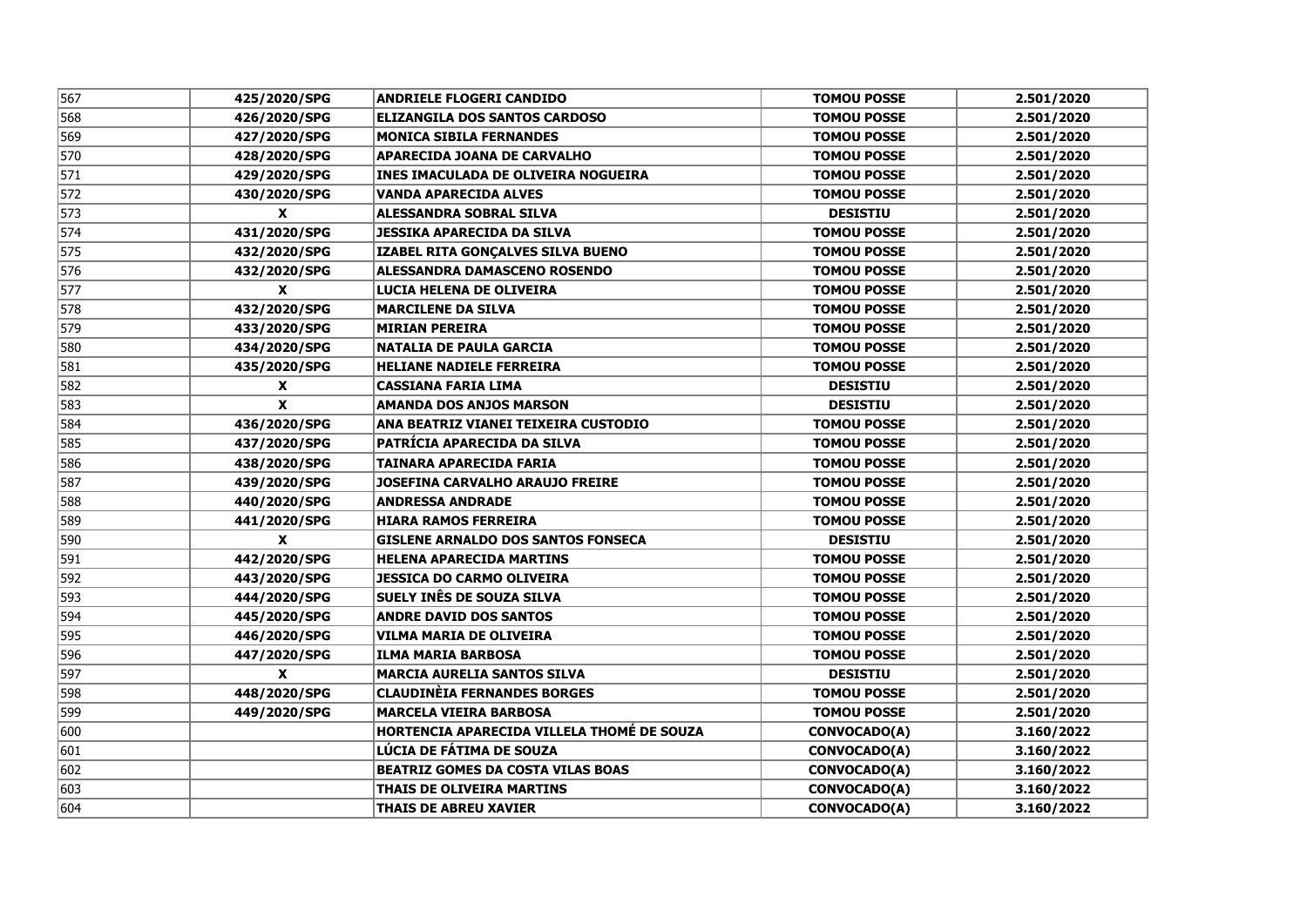| 605 | <b>MARIELA RODILENE MARTINS VIANA</b>      | CONVOCADO(A)        | 3.160/2022 |
|-----|--------------------------------------------|---------------------|------------|
| 606 | <b>ELIENE APARECIDA SILVA</b>              | <b>CONVOCADO(A)</b> | 3.160/2022 |
| 607 | RAISSA MARTINS OLIVEIRA VALIM              | <b>CONVOCADO(A)</b> | 3.160/2022 |
| 608 | <b>JESSICA APARECIDA BARRETO</b>           | CONVOCADO(A)        | 3.160/2022 |
| 609 | <b>LUISA CRISTIANE DE ANDRADE</b>          | CONVOCADO(A)        | 3.160/2022 |
| 610 | <b>CLEUSA MARIA CAMPOS DOS SANTOS</b>      | CONVOCADO(A)        | 3.160/2022 |
| 611 | <b>MICHELLY DE PAULA VIEIRA</b>            | CONVOCADO(A)        | 3.160/2022 |
| 612 | <b>GABRIELA MAIA PEREIRA RODRIGUES</b>     | CONVOCADO(A)        | 3.160/2022 |
| 613 | <b>DALILA DA CRUZ SILVA</b>                | CONVOCADO(A)        | 3.160/2022 |
| 614 | <b>ADRIANA DE SOUZA</b>                    | CONVOCADO(A)        | 3.160/2022 |
| 615 | <b>ROSANA ESTEVAM PEREIRA</b>              | CONVOCADO(A)        | 3.160/2022 |
| 616 | LIELMA DE CÁSSIA BARBOSA E MEDEIROS        | CONVOCADO(A)        | 3.160/2022 |
| 617 | MARCELA RENATA SILVA REIS                  | <b>CONVOCADO(A)</b> | 3.160/2022 |
| 618 | <b>FERNANDA BRUNO MARQUES</b>              | CONVOCADO(A)        | 3.160/2022 |
| 619 | <b>TAMIRES CRISTINE AMORIM DE LIMA</b>     | <b>CONVOCADO(A)</b> | 3.160/2022 |
| 620 | <b>MARCELI REGINA MORAES DOS SANTOS</b>    | CONVOCADO(A)        | 3.160/2022 |
| 621 | <b>AGUIDA LEITE DOS REIS</b>               | <b>CONVOCADO(A)</b> | 3.160/2022 |
| 622 | <b>ROSIMÉIRE FATIMA AIELLO</b>             | <b>CONVOCADO(A)</b> | 3.160/2022 |
| 623 | <b>MARIA LUCINEIA RIBEIRO</b>              | <b>CONVOCADO(A)</b> | 3.160/2022 |
| 624 | <b>MARIA DAS GRAÇAS MARQUES DE ALMEIDA</b> | <b>CONVOCADO(A)</b> | 3.160/2022 |
| 625 | <b>IZILDA DONIZETTI LACERDA</b>            | <b>CONVOCADO(A)</b> | 3.160/2022 |
| 626 | <b>MARCELLA DOS REIS PEREIRA</b>           | <b>CONVOCADO(A)</b> | 3.160/2022 |
| 627 | <b>NATALIA DAIANE ARAUJO DE FARIA</b>      | <b>CONVOCADO(A)</b> | 3.160/2022 |
| 628 | SIMONE INACIO DO ESPIRITO SANTO            | <b>CONVOCADO(A)</b> | 3.160/2022 |
| 629 | <b>ANA FLÁVIA CAPRONI FIGUEIREDO</b>       | <b>CONVOCADO(A)</b> | 3.160/2022 |
| 630 | <b>GABRIELLA APARECIDA BENTO FREITAS</b>   | <b>CONVOCADO(A)</b> | 3.160/2022 |
| 631 | <b>LUCIANA RODRIGUES MIRANDA</b>           | <b>CONVOCADO(A)</b> | 3.160/2022 |
| 632 | <b>MARCELA DE FATIMA PALHÃO</b>            | <b>CONVOCADO(A)</b> | 3.160/2022 |
| 633 | <b>CRISLAINE FABIOLA FERNANDES</b>         | <b>CONVOCADO(A)</b> | 3.160/2022 |
| 634 | SANDRA LUCIA LOPES DE OLIVEIRA             | <b>CONVOCADO(A)</b> | 3.160/2022 |
| 635 | <b>ELISANGELA REIS LUZ</b>                 | <b>CONVOCADO(A)</b> | 3.160/2022 |
| 636 | <b>BRUNA APARECIDA REIS</b>                | <b>CONVOCADO(A)</b> | 3.160/2022 |
| 637 | <b>LAURETA APARECIDA MIGUEL</b>            | <b>CONVOCADO(A)</b> | 3.160/2022 |
| 638 | <b>FLAVIA REIS</b>                         | <b>CONVOCADO(A)</b> | 3.160/2022 |
| 639 | LUANA JULIANA DA SILVA DAVI                | <b>CONVOCADO(A)</b> | 3.160/2022 |
| 640 | <b>ADRIANA MARIA DA SILVA</b>              | <b>CONVOCADO(A)</b> | 3.160/2022 |
| 641 | VALÉRIA GONÇALVES PEREIRA                  | <b>CONVOCADO(A)</b> | 3.160/2022 |
| 642 | <b>IARA PAULA DE ALMEIDA</b>               | <b>CONVOCADO(A)</b> | 3.160/2022 |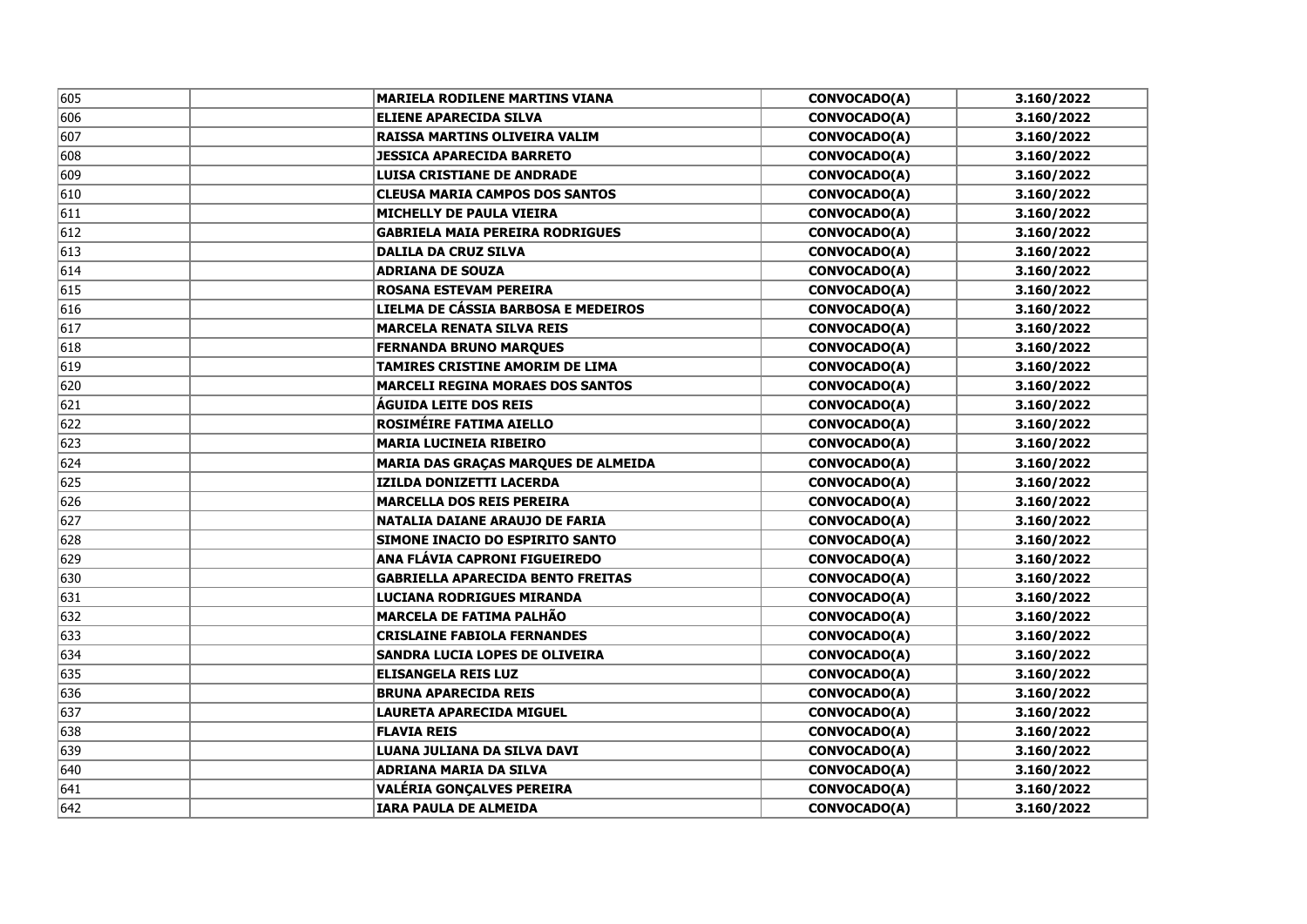| 643 | <b>NAIR CASTILHO DOS SANTOS COSTA</b>           | CONVOCADO(A)        | 3.160/2022 |
|-----|-------------------------------------------------|---------------------|------------|
| 644 | ANDREA DELMINDA DE OLIVEIRA LIMA                | CONVOCADO(A)        | 3.160/2022 |
| 645 | ROSANGELA MARIA DE CARVALHO                     | CONVOCADO(A)        | 3.160/2022 |
| 646 | <b>ALINE MARA DE AVILA MOREIRA</b>              | <b>CONVOCADO(A)</b> | 3.160/2022 |
| 647 | <b>CLAUDIA DE LOURDES RODRIGUES</b>             | CONVOCADO(A)        | 3.160/2022 |
| 648 | <b>CAROLINE PAOLA LEITE SOUZA</b>               | <b>CONVOCADO(A)</b> | 3.160/2022 |
| 649 | <b>ANTONIO ALVES FILHO</b>                      | CONVOCADO(A)        | 3.160/2022 |
| 650 | <b>GLENA APARECIDA DE OLIVEIRA ROSA</b>         | <b>CONVOCADO(A)</b> | 3.160/2022 |
| 651 | <b>JOYCE BALDIM AZEVEDO</b>                     | CONVOCADO(A)        | 3.160/2022 |
| 652 | <b>BEATRIZ GONÇALVES RODRIGUES</b>              | CONVOCADO(A)        | 3.160/2022 |
| 653 | <b>SOLANGE APARECIDA SILVA</b>                  | CONVOCADO(A)        | 3.160/2022 |
| 654 | SILVANA FRANCISCA SILVESTRE MINGUETI            | CONVOCADO(A)        | 3.160/2022 |
| 655 | <b>SIONE MARCIA APARECIDA BORGES</b>            | CONVOCADO(A)        | 3.160/2022 |
| 656 | <b>GRAZIELE APARECIDA RODRIGUES RUSSO SILVA</b> | CONVOCADO(A)        | 3.160/2022 |
| 657 | <b>THAIS ALESSANDRA MOREIRA</b>                 | <b>CONVOCADO(A)</b> | 3.160/2022 |
| 658 | <b>ADRIANE VITAR AUGUSTO OLIVEIRA</b>           | CONVOCADO(A)        | 3.160/2022 |
| 659 | <b>LILIAN EMERICK AGUIAR</b>                    | <b>CONVOCADO(A)</b> | 3.160/2022 |
| 660 | <b>PÂMELA TOLEDO SILVA</b>                      | CONVOCADO(A)        | 3.160/2022 |
| 661 | <b>ROSE MARY DE LOURDES LIMA</b>                | <b>CONVOCADO(A)</b> | 3.160/2022 |
| 662 | <b>VIVIANE CARVALHO FERREIRA</b>                | CONVOCADO(A)        | 3.160/2022 |
| 663 | <b>BRUNA STEFANI PEREIRA ROCHA</b>              | <b>CONVOCADO(A)</b> | 3.160/2022 |
| 664 | <b>BRUNA DE SOUZA MACÊDO</b>                    | CONVOCADO(A)        | 3.160/2022 |
| 665 | <b>ALAIDE AP. S.BORGES</b>                      | <b>CONVOCADO(A)</b> | 3.160/2022 |
| 666 | LISANDRA MARIA SOARES DE LIMA LOURENÇO          | CONVOCADO(A)        | 3.160/2022 |
| 667 | <b>ALINE ELIAS DE OLIVEIRA</b>                  | CONVOCADO(A)        | 3.160/2022 |
| 668 | <b>FABIANA ALMEIDA PINTO</b>                    | <b>CONVOCADO(A)</b> | 3.160/2022 |
| 669 | RENATA CORRÊA HILÁRIO                           | CONVOCADO(A)        | 3.160/2022 |
| 670 | SUZYMARA MARTINS PEREIRA ALVES                  | <b>CONVOCADO(A)</b> | 3.160/2022 |
| 671 | <b>LUCIENE PEREIRA CABRAL</b>                   | <b>CONVOCADO(A)</b> | 3.160/2022 |
| 672 | <b>CLAUDIA MARIA DE SOUZA RAATS PEREIRA</b>     | <b>CONVOCADO(A)</b> | 3.160/2022 |
| 673 | <b>ZILDA FIRMINO DA COSTA</b>                   | <b>CONVOCADO(A)</b> | 3.160/2022 |
| 674 | <b>MARAISA APARECIDA CUSTODIO DA SILVEIRA</b>   | <b>CONVOCADO(A)</b> | 3.160/2022 |
| 675 | RITA DE CÁSSIA PRADO DE SOUZA                   | <b>CONVOCADO(A)</b> | 3.160/2022 |
| 676 | <b>VERA LUCIA PEREIRA</b>                       | <b>CONVOCADO(A)</b> | 3.160/2022 |
| 677 | <b>LILIAN ARAUJO MOREIRA</b>                    | CONVOCADO(A)        | 3.160/2022 |
| 678 | <b>FRANCIENY TADEU SANTANA FELICIANO</b>        | <b>CONVOCADO(A)</b> | 3.160/2022 |
| 679 | <b>MARIA NEUSA JARDULIO SILVA</b>               | <b>CONVOCADO(A)</b> | 3.160/2022 |
| 680 | GÉSSICA APARECIDA MINGUETI PEREIRA              | <b>CONVOCADO(A)</b> | 3.160/2022 |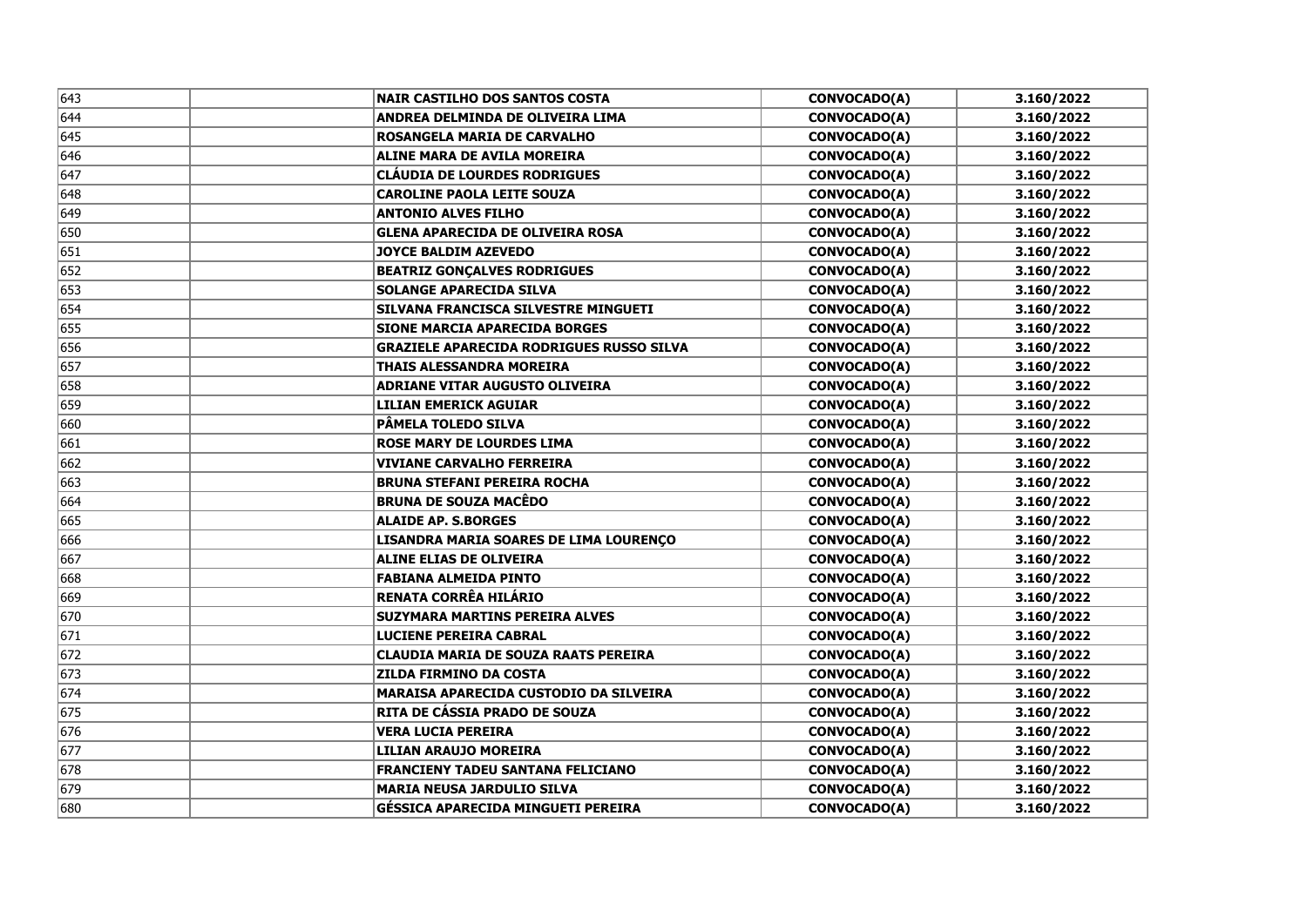| 681 | DANIELA MOREIRA ASSUNÇÃO REIS              |  |
|-----|--------------------------------------------|--|
| 682 | HELENA BARBOSA DE LACERDA                  |  |
| 683 | NEUSA APARECIDA TAVARES                    |  |
| 684 | MADALENA MARIA DA SILVA RODRIGUES          |  |
| 685 | MARIA RITA DA SILVA RIBEIRO                |  |
| 686 | MAYRA APARECIDA FERREIRA DE OLIVEIRA       |  |
| 687 | Vania luzia da Silva                       |  |
| 688 | SÔNIA MOREIRA ALVES                        |  |
| 689 | MÁRCIA MARIA PEREIRA ÁVILA                 |  |
| 690 | SARA SOUZA SERAFIM                         |  |
| 691 | MARIA DAS GRAÇAS FERNANDES DA SILVA        |  |
| 692 | VANICE DOS REIS DE JESUS JERONIMO          |  |
| 693 | <b>KEILA MARTINS ROCHA</b>                 |  |
| 694 | <b>GERALDO BORGES DA SILVA</b>             |  |
| 695 | ALEX SANDRA ALVES DE LIMA OLIVEIRA         |  |
| 696 | CRISTIANA OLIVEIRA CAMILO                  |  |
| 697 | BRUNA APARECIDA DA SILVA                   |  |
| 698 | LETICIA CRISTINA MARTINS DE CARVALHO       |  |
| 699 | MARIA CRISTINA RODRIGUES CANDIDO           |  |
| 700 | SANDRA REGINA DOMINGOS MAXIMO              |  |
| 701 | ELZA TEREZINA PEREIRA FARIA                |  |
| 702 | LENICE NATALINA FERREIRA FLAVIO            |  |
| 703 | FLÁVIA DA SILVA                            |  |
| 704 | RAQUEL GUARDA PRADO GROSCHEL               |  |
| 705 | LUCINEIA APARECIDA VILELA MARQUES          |  |
| 706 | AMELIA RAMOS DE OLIVEIRA                   |  |
| 707 | SIMONE MARIA PORTUGAL ABREU                |  |
| 708 | SILVANA FERREIRA DOS SANTOS OLIVEIRA MOURA |  |
| 709 | <b>ANDRÉIA CRISTINA DOS SANTOS</b>         |  |
| 710 | <b>FABIANA MESSIAS SANTOS</b>              |  |
| 711 | <b>EVANA MARTINS</b>                       |  |
| 712 | MICHELLE ANASTACIA DE CARVALHO             |  |
| 713 | KEILA NATALIA VALERIANO                    |  |
| 714 | SUELEN MARIA SILVA DE JESUS                |  |
| 715 | MARIA DE FÁTIMA CLARO                      |  |
| 716 | NAYARA JOANA CARVALHO LEAL                 |  |
| 717 | PAULA DE CARVALHO RAMOS SILVA              |  |
| 718 | WALKIRIA MARIETA MIGUEL                    |  |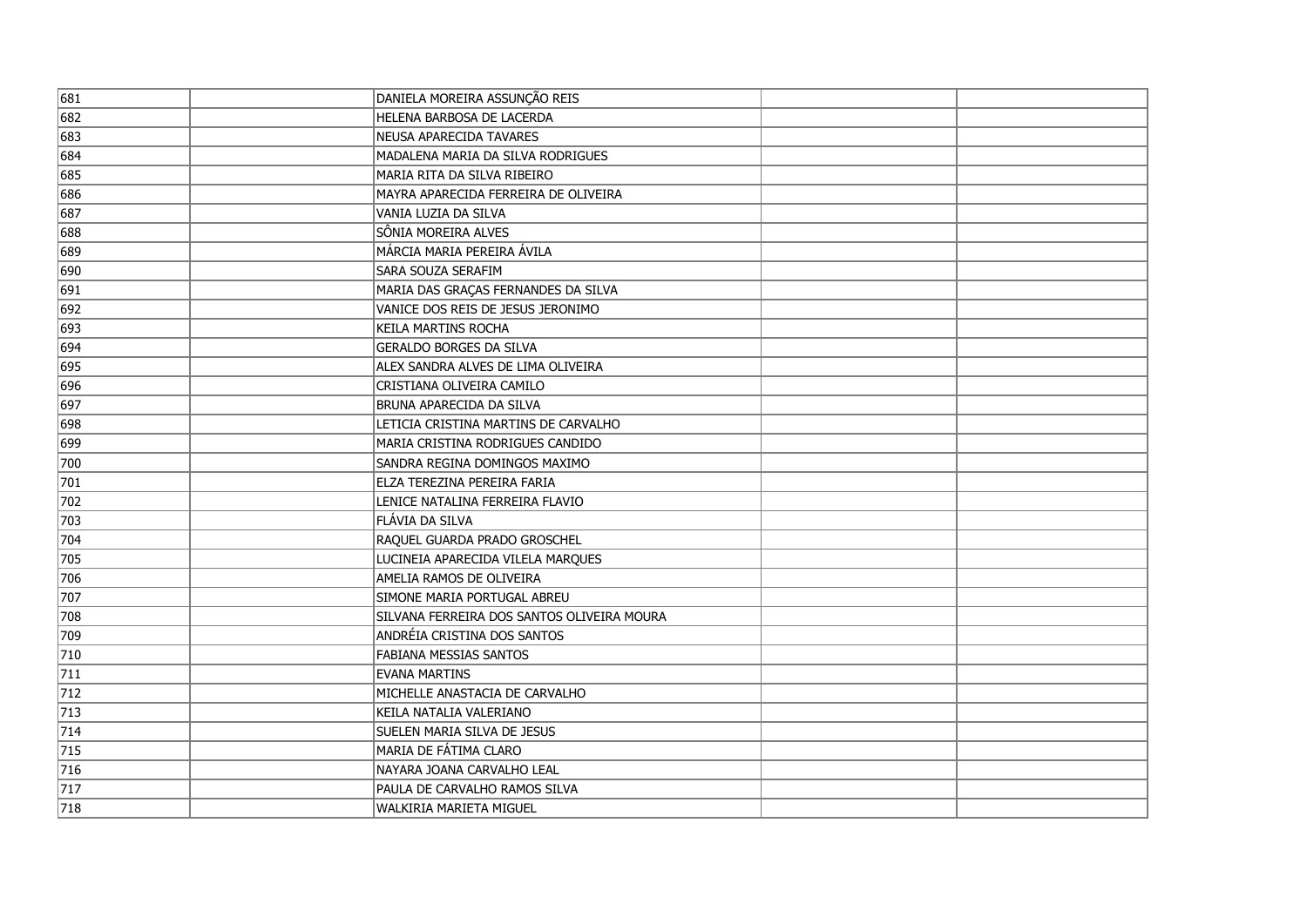| 719              | NEIDE APARECIDA BENEDETTI CORRÊA           |  |
|------------------|--------------------------------------------|--|
| 720              | VANDERLEIA DE FATIMA TERRA SANTOS          |  |
| 721              | DANILA APARECIDA JUNQUEIRA JERONIMO PIRANE |  |
| $\overline{7}22$ | JULIANA APARECIDA RIBEIRO                  |  |
| 723              | FABÍOLA CRISTINA MIRANDA PEREIRA           |  |
| 724              | KAMLIA HELENA CRISTIANO                    |  |
| 725              | MARIA JOSÉ DE ALMEIDA                      |  |
| 726              | <b>DELMA REIS MARINHO</b>                  |  |
| 727              | ANA MARIA M. FONSECA                       |  |
| 728              | MARIA DAS GRAÇAS OLIVEIRA ABREU            |  |
| 729              | DAYSE MAXIMO DE OLIVEIRA                   |  |
| 730              | MICHELLY RANGEL PEREIRA                    |  |
| 731              | ALINE FABIANI GUEDES                       |  |
| 732              | <b>TAMIRIS CAETANO XAVIER</b>              |  |
| 733              | NEUSA APARECIDA DA SILVA GOMES             |  |
| 734              | ANGELA MARIA CARVALHO PAIVA                |  |
| 735              | MARIA DE FÁTIMA ROCHA FERREIRA             |  |
| 736              | ALAIDE D'ELEUTERIO ALVES                   |  |
| 737              | ASSUNÇÃO RIBEIRO COUTO                     |  |
| 738              | SYBELE SOUZA                               |  |
| 739              | RENATA MARIA DE ÁVILA GONÇALVES            |  |
| 740              | GLEICA TAIRINI NASCIMENTO COELHO MARQUES   |  |
| 741              | FLAVIA ALINE DOS SANTOS OLIVEIRA           |  |
| 742              | AMANDA MAIA GONÇALVES                      |  |
| 743              | <b>EDERSON BATISTA CAMARGO</b>             |  |
| 744              | WANIA RIBEIRO JACINTO FERREIRA             |  |
| 745              | ONILDA RIBEIRO DE FREITAS                  |  |
| 746              | ARGEISA DE OLIVEIRA TERRA                  |  |
| 747              | JÉSSICA DOS SANTOS ANDRADE                 |  |
| 748              | EDNEIA RIBEIRO ARAÚJO NOVAIS               |  |
| 749              | MARIA DO CARMO FERREIRA                    |  |
| 750              | VIVIANE DA SILVA MARQUES LOPES SANTOS      |  |
| 751              | NATÁLIA ARAÚJO SANTOS FERREIRA             |  |
| 752              | SHEILA CAMPOS PAIVA LOPES                  |  |
| 753              | DAYSE STEFANI DOS SANTOS                   |  |
| 754              | VALERIA MARIA DE FATIMA SEBASTIÃO          |  |
| 755              | FERNANDA JULIANA DE SOUZA SOARES           |  |
| 756              | TATIANA AUGUSTA DE OLIVEIRA                |  |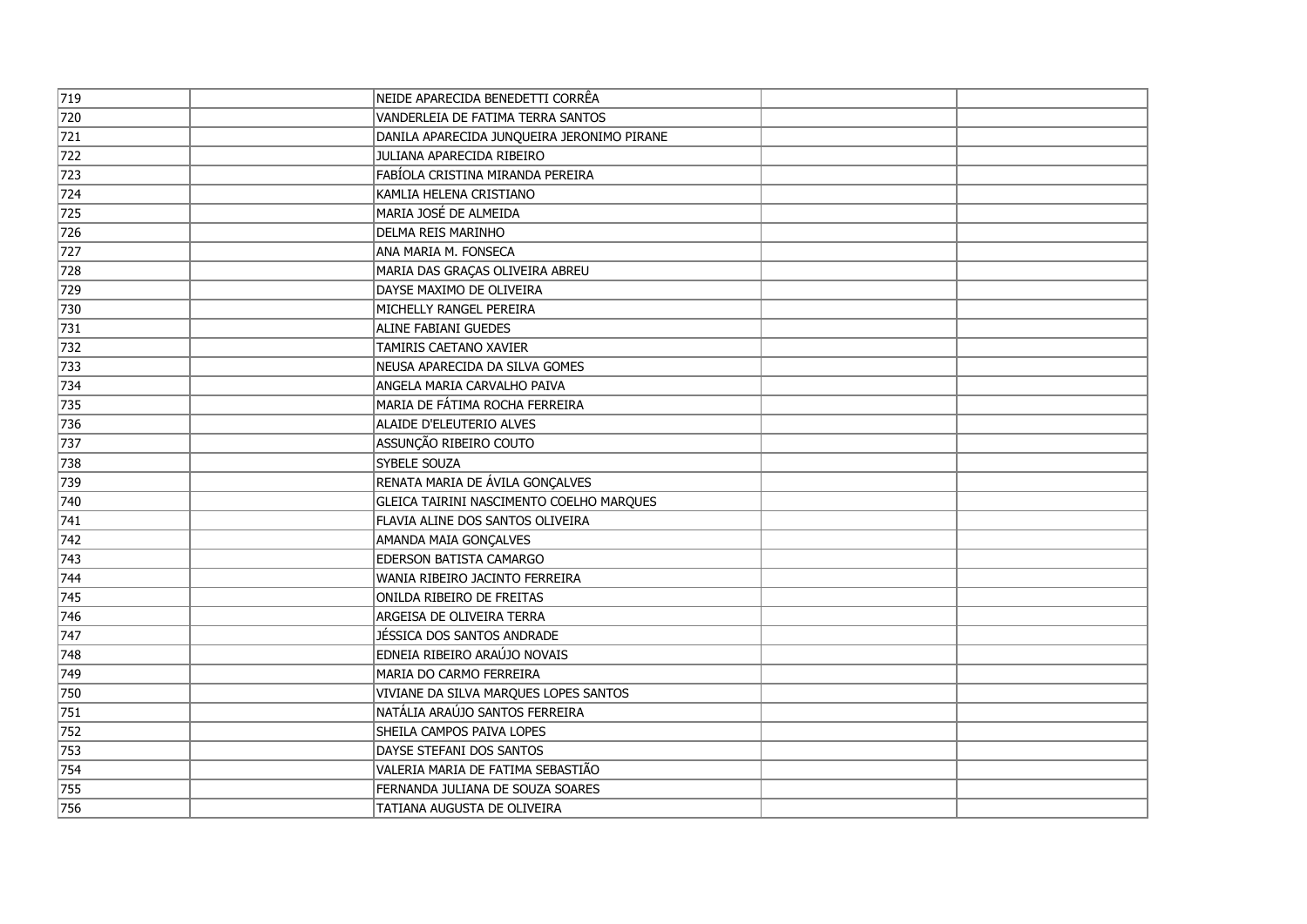| $\sqrt{757}$  |             | LÉA MARCIA DE SOUZA                   |                    |            |
|---------------|-------------|---------------------------------------|--------------------|------------|
| 758           |             | CLAUDIA VALERIA GOMES CARVALHO        |                    |            |
| 759           |             | ELIANA SANTOS COELHO                  |                    |            |
| 760           |             | NEIVA LOPES MACHADO SANTOS            |                    |            |
| $\sqrt{761}$  |             | LUNA CRISTHE PEREIRA                  |                    |            |
| 762           |             | JESSICA DE CAMPOS MARTINS             |                    |            |
| $\sqrt{763}$  |             | MARIA DE LOURDES FERREIRA             |                    |            |
| 764           |             | <b>GRAZIELA FERNANDES FERREIRA</b>    |                    |            |
| 765           |             | SIOMARA PÉRES DE SOUZA                |                    |            |
| 766           |             | ELIZABETH SCARIN FERRAZ GOMES         |                    |            |
| 767           |             | JESSYCA APARECIDA CAMPOS              |                    |            |
| 768           |             | MARIA DE LOURDES CABRAL SOARES        |                    |            |
| 769           |             | MARIA DA CONSOLAÇÃO ROSA FRANCELINO   |                    |            |
| 770           |             | CAMILA MARQUES SANTOS                 |                    |            |
| $\sqrt{771}$  |             | <b>TEISSIANE SILVA</b>                |                    |            |
| 772           |             | OLINDA APARECIDA ARAUJO SWERTS        |                    |            |
| $\sqrt{773}$  |             | MARAISA APARECIDA DE SOUSA COELHO     |                    |            |
| $\sqrt{774}$  |             | DANIELLE APARECIDA ALEXANDRE DA SILVA |                    |            |
| $\sqrt{775}$  |             | REGINA APARECIDA GENOVEZ              |                    |            |
| 776           |             | JANAINA LOPES PEREIRA                 |                    |            |
| 777           |             | JULIANA CRISTINA MINUTI MADEIRA       |                    |            |
| 778           |             | KÁTIA FÁTIMA COSTA E SILVA            |                    |            |
| 779           |             | ANA MARIA VILELA PEREIRA TIERS        |                    |            |
| 780 PORT. DEF | 15/2017/ADM | <b>CLAUDIO NOVAIS</b>                 | <b>TOMOU POSSE</b> | 1.821/2017 |
| 781           |             | <b>FLORENTINA MARIA</b>               |                    |            |
| 782           |             | MARIA TEREZA DA SILVA                 |                    |            |
| 783           |             | ELCEMARA MENDES GENOVEZ               |                    |            |
| 784           |             | PATRICIA CRISTINA CABRAL OLIVEIRA     |                    |            |
| 785           |             | MARYELLE DE SOUZA NOVAIS              |                    |            |
| 786           |             | ELISABETE DE OLIVEIRA CABRAL          |                    |            |
| 787           |             | DANIELA CÂNDIDA DE ARAÚJO             |                    |            |
| 788           |             | JAMILE MARQUES DE OLIVEIRA            |                    |            |
| 789           |             | DIRCÉIA DE FÁTIMA FERNANDES SOUZA     |                    |            |
|               |             |                                       |                    |            |
|               |             |                                       |                    |            |
|               |             |                                       |                    |            |
|               |             |                                       |                    |            |
|               |             |                                       |                    |            |